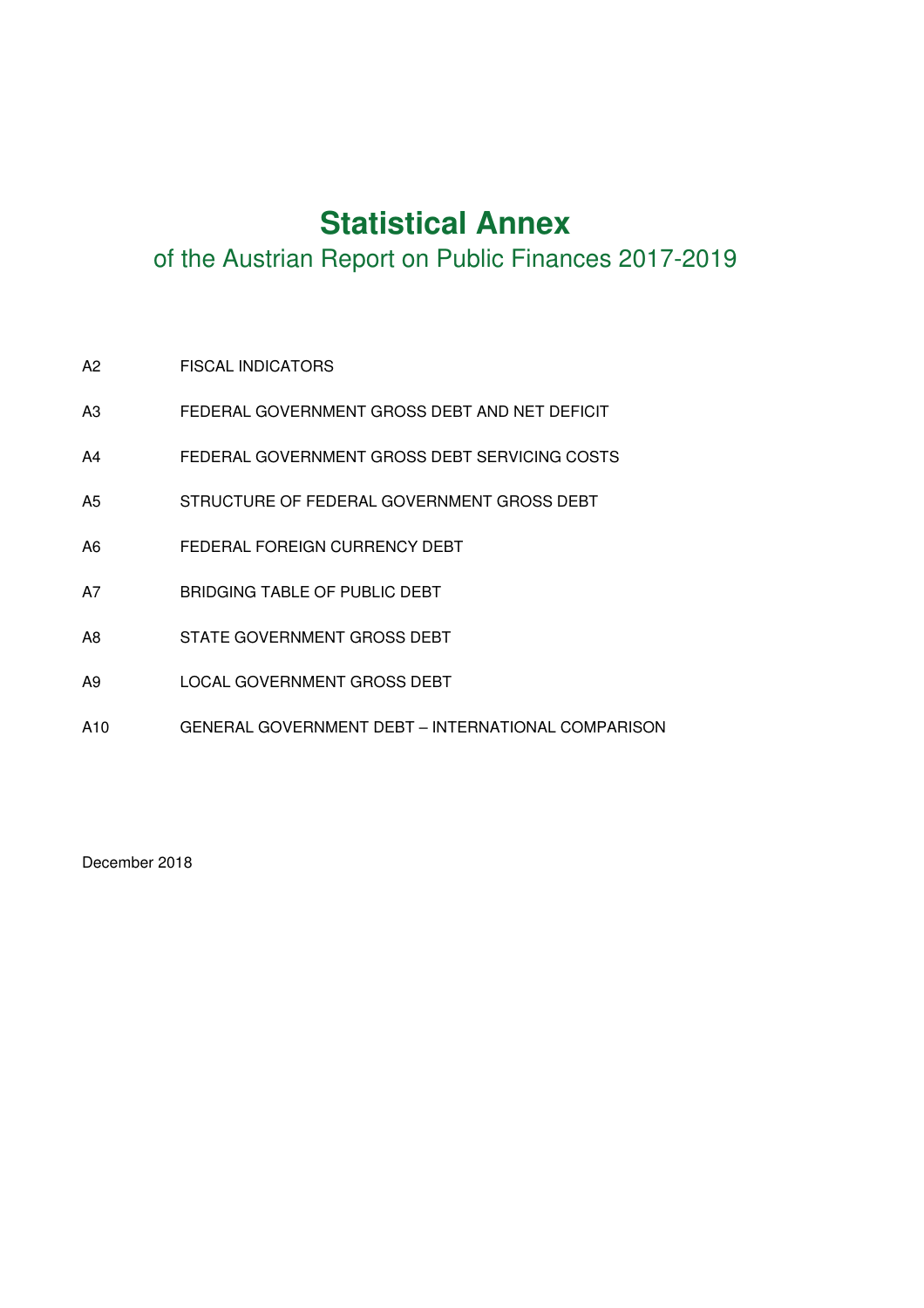## A 2 FISCAL INDICATORS

#### General government net borrowing  $/$  net lending by subsectors<sup>1)</sup>

|      | <b>Central government</b> |          | <b>State and local government</b> |          | <b>Social security funds</b> |          | General government total |          |
|------|---------------------------|----------|-----------------------------------|----------|------------------------------|----------|--------------------------|----------|
|      | <b>EUR million</b>        | % of GDP | <b>EUR million</b>                | % of GDP | <b>EUR million</b>           | % of GDP | <b>EUR million</b>       | % of GDP |
| 2001 | $-1.887$                  | $-0.9$   | 420                               | 0,2      | 4                            | 0,0      | $-1.459$                 | $-0,7$   |
| 2002 | $-2.970$                  | $-1,3$   | $-330$                            | $-0,1$   | $-86$                        | 0,0      | $-3.132$                 | $-1,4$   |
| 2003 | $-3.985$                  | $-1,7$   | 120                               | 0,0      | $-129$                       | $-0,1$   | $-4.142$                 | $-1,8$   |
| 2004 | $-11.088$                 | $-4,6$   | $-154$                            | $-0,1$   | $-201$                       | $-0,1$   | $-11.645$                | $-4,8$   |
| 2005 | $-6.112$                  | $-2,4$   | 352                               | 0,1      | $-60$                        | 0,0      | $-6.373$                 | $-2,5$   |
| 2006 | $-5.790$                  | $-2,2$   | $-364$                            | $-0,2$   | -3                           | 0,0      | $-6.791$                 | $-2,5$   |
| 2007 | $-3.151$                  | $-1,1$   | 101                               | 0,0      | $-254$                       | $-0,1$   | $-3.847$                 | $-1,4$   |
| 2008 | $-3.906$                  | $-1,3$   | $-216$                            | $-0,1$   | 147                          | 0,1      | $-4.393$                 | $-1,5$   |
| 2009 | $-12.337$                 | $-4,3$   | $-2.913$                          | $-1,0$   | 202                          | 0,1      | $-15.352$                | $-5,3$   |
| 2010 | $-9.786$                  | $-3.3$   | $-3.773$                          | $-1,3$   | 553                          | 0,2      | $-13.142$                | $-4,4$   |
| 2011 | $-7.074$                  | $-2,3$   | $-1.196$                          | $-0,4$   | 633                          | 0,2      | $-7.919$                 | $-2,6$   |
| 2012 | $-6.810$                  | $-2,1$   | $-349$                            | $-0,1$   | 542                          | 0,2      | $-6.976$                 | $-2,2$   |
| 2013 | $-6.488$                  | $-2,0$   | $-246$                            | $-0,1$   | 418                          | 0,1      | $-6.317$                 | $-2,0$   |
| 2014 | $-9.388$                  | $-2,8$   | $-7$                              | 0,0      | 303                          | 0,1      | $-9.092$                 | $-2,7$   |
| 2015 | $-4.159$                  | $-1,2$   | 422                               | 0,1      | 136                          | 0,0      | $-3.602$                 | $-1,0$   |
| 2016 | $-4.449$                  | $-1,2$   | $-1.455$                          | $-0,4$   | 282                          | 0,1      | $-5.622$                 | $-1,6$   |
| 2017 | $-3.273$                  | $-0,9$   | $-35$                             | 0,0      | 359                          | 0,1      | $-2.949$                 | $-0,8$   |
| 2018 |                           |          |                                   |          |                              |          | $-166$                   | 0,0      |
| 2019 |                           |          |                                   |          |                              |          | 721                      | 0,2      |

1) 2004 including remission of Austrian Federal Railways' (ÖBB's) debt to the federal government.

Source: Statistics Austria, Austrian Institute of Economic Research (GDP) and Fiscal Advisory Council's fall forecast (2018 and 2019).

### Gross public debt $^{1)}$  by subsectors

|      | Central government <sup>2)</sup> |          | <b>State and local government</b> |          | <b>Social security funds</b> |          | General government total |          |
|------|----------------------------------|----------|-----------------------------------|----------|------------------------------|----------|--------------------------|----------|
|      | <b>EUR million</b>               | % of GDP | <b>EUR millino</b>                | % of GDP | <b>EUR million</b>           | % of GDP | <b>EUR million</b>       | % of GDP |
| 2001 | 132.825                          | 60,2     | 13.300                            | 6,0      | 1.029                        | 0,5      | 147.154                  | 66,7     |
| 2002 | 138.538                          | 61,1     | 11.478                            | 5,1      | 1.280                        | 0,6      | 151.296                  | 66,7     |
| 2003 | 140.576                          | 60,6     | 11.003                            | 4,7      | 1.109                        | 0,5      | 152.688                  | 65,9     |
| 2004 | 144.523                          | 59,6     | 12.061                            | 5,0      | 1.402                        | 0,6      | 157.985                  | 65,2     |
| 2005 | 157.906                          | 62,1     | 14.731                            | 5,8      | 1.767                        | 0,7      | 174.403                  | 68,6     |
| 2006 | 161.991                          | 60,5     | 16.418                            | 6,1      | 1.861                        | 0,7      | 180.270                  | 67,3     |
| 2007 | 164.934                          | 58,1     | 18.389                            | 6,5      | 1.352                        | 0,5      | 184.675                  | 65,0     |
| 2008 | 179.550                          | 61,1     | 20.544                            | 7,0      | 1.716                        | 0,6      | 201.810                  | 68,7     |
| 2009 | 202.278                          | 70,2     | 25.183                            | 8,7      | 2.554                        | 0,9      | 230.015                  | 79,9     |
| 2010 | 211.735                          | 71,6     | 31.011                            | 10,5     | 1.951                        | 0,7      | 244.697                  | 82,7     |
| 2011 | 219.981                          | 70,9     | 33.912                            | 10,9     | 1.791                        | 0,6      | 255.684                  | 82,4     |
| 2012 | 225.932                          | 70,9     | 33.359                            | 10,5     | 1.750                        | 0,5      | 261.041                  | 81,9     |
| 2013 | 228.692                          | 70,6     | 32.847                            | 10,1     | 1.690                        | 0,5      | 263.230                  | 81,3     |
| 2014 | 244.904                          | 73,5     | 33.773                            | 10,1     | 1.325                        | 0,4      | 280.001                  | 84,0     |
| 2015 | 255.774                          | 74,3     | 34.857                            | 10,1     | 1.280                        | 0,4      | 291.911                  | 84,8     |
| 2016 | 257.679                          | 72,3     | 36.845                            | 10,3     | 1.321                        | 0,4      | 295.845                  | 83,0     |
| 2017 | 251.802                          | 68,1     | 36.677                            | 9,9      | 1.187                        | 0,3      | 289.666                  | 78,3     |
| 2018 |                                  |          |                                   |          |                              |          | 284.469                  | 73,4     |
| 2019 |                                  |          |                                   |          |                              |          | 280.384                  | 69,5     |

1) According to Maastricht (Commission Regulation No. 220/2014).

Source: Statistics Austria, Austrian Institute of Economic Research (GDP) and Fiscal Advisory Council's fall forecast (2018 and 2019).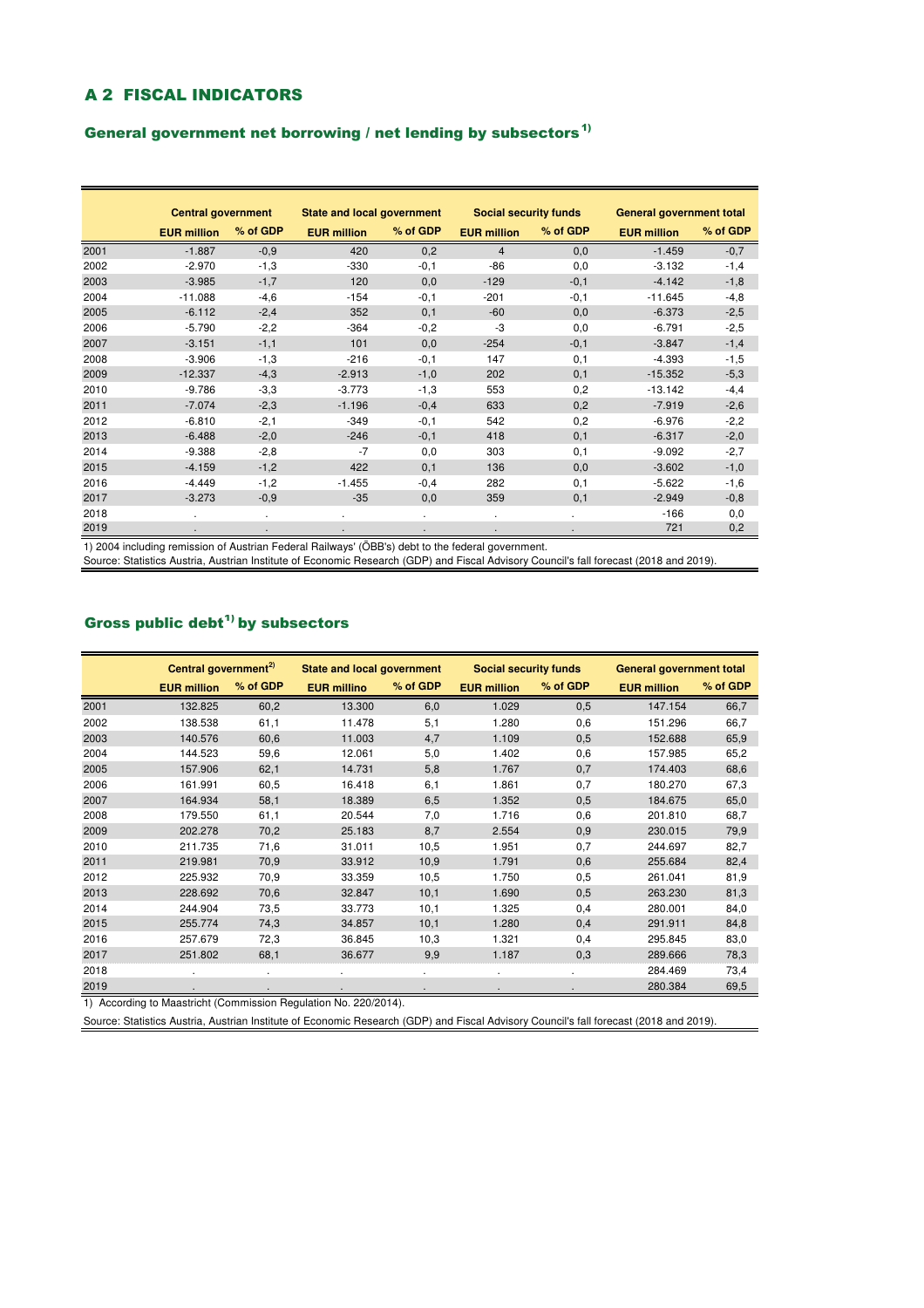#### A 2 FISCAL INDICATORS (CONT.)

### General government net borrowing / net lending, interest payments, primary and structural budget balance

|      |                                         |          |                                |          | <b>Structural budget balance</b> |                               |            |                 |
|------|-----------------------------------------|----------|--------------------------------|----------|----------------------------------|-------------------------------|------------|-----------------|
|      | Net borrowing/net lending <sup>1)</sup> |          | Interes payments <sup>1)</sup> |          |                                  | Primary balance <sup>1)</sup> | $FISK^{2}$ | EC <sup>2</sup> |
|      | <b>EUR million</b>                      | % of GDP | <b>EUR million</b>             | % of GDP | <b>EUR</b> million               | % of GDP                      |            | % of GDP        |
| 2001 | $-1.459$                                | $-0,7$   | 7.951                          | 3,6      | 6.492                            | 2,9                           | $-1,0$     |                 |
| 2002 | $-3.132$                                | $-1,4$   | 7.809                          | 3,4      | 4.677                            | 2,1                           | $-1,4$     |                 |
| 2003 | $-4.142$                                | $-1,8$   | 7.373                          | 3,2      | 3.231                            | 1,4                           | $-1,1$     |                 |
| 2004 | $-11.645$                               | $-4,8$   | 7.285                          | 3,0      | $-4.359$                         | $-1,8$                        | $-4,4$     |                 |
| 2005 | $-6.373$                                | $-2,5$   | 8.187                          | 3,2      | 1.814                            | 0,7                           | $-2,1$     |                 |
| 2006 | $-6.791$                                | $-2,5$   | 8.398                          | 3,1      | 1.608                            | 0,6                           | $-2,8$     |                 |
| 2007 | $-3.847$                                | $-1,4$   | 8.902                          | 3,1      | 5.056                            | 1,8                           | $-2,7$     |                 |
| 2008 | $-4.393$                                | $-1,5$   | 8.657                          | 2,9      | 4.264                            | 1,5                           | $-2,6$     |                 |
| 2009 | $-15.352$                               | $-5,3$   | 9.052                          | 3,1      | $-6.300$                         | $-2,2$                        | $-3,0$     |                 |
| 2010 | $-13.142$                               | $-4,4$   | 8.568                          | 2,9      | $-4.574$                         | $-1,5$                        | $-3,3$     |                 |
| 2011 | $-7.919$                                | $-2,6$   | 8.643                          | 2,8      | 724                              | 0,2                           | $-2,6$     | $-2,5$          |
| 2012 | $-6.976$                                | $-2,2$   | 8.656                          | 2,7      | 1.680                            | 0,5                           | $-1,9$     | $-1,8$          |
| 2013 | $-6.317$                                | $-2,0$   | 8.435                          | 2,6      | 2.118                            | 0,7                           | $-1,1$     | $-1,7$          |
| 2014 | $-9.092$                                | $-2,7$   | 8.119                          | 2,4      | $-973$                           | $-0,3$                        | $-0,6$     | $-0,6$          |
| 2015 | $-3.602$                                | $-1,0$   | 8.069                          | 2,3      | 4.467                            | 1,3                           | 0,2        | 0,0             |
| 2016 | $-5.622$                                | $-1,6$   | 7.439                          | 2,1      | 1.817                            | 0,5                           | $-1,0$     | $-1,1$          |
| 2017 | $-2.949$                                | $-0,8$   | 6.801                          | 1,8      | 3.852                            | 1,0                           | $-0,8$     | $-0,8$          |
| 2018 | $-166$                                  | 0,0      | 6.156                          | 1,6      | 5.990                            | 1,5                           | $-0,7$     | $-0,8$          |
| 2019 | 721                                     | 0,2      | 5.832                          | 1,4      | 6.553                            | 1,6                           | $-0,5$     | $-0,4$          |

1) 2004 including remission of Austrian Federal Railways' (ÖBB's) debt to the federal government.

2) FISK = Fiscal Advisory Council; EC = European Commission; fall forecasts 2018.

Source: Statistics Austria, Austrian Ministry of Finance, Austrian Institute of Economic Research (GDP), European Commission and Fiscal Advisory Council's fall forecast (2018 and 2019).

#### General government total expenditure, revenue and taxes

|      | Expenditure <sup>1)</sup> <sup>2)</sup> |          | Revenue <sup>1)</sup> |          | <b>Taxes</b><br>national <sup>3)</sup> | <b>Taxes</b><br>international <sup>4)</sup> |
|------|-----------------------------------------|----------|-----------------------|----------|----------------------------------------|---------------------------------------------|
|      | <b>EUR million</b>                      | % of GDP | <b>EUR million</b>    | % of GDP | % of GDP                               | % of GDP                                    |
| 2001 | 113.252                                 | 51,4     | 111.793               | 50,7     | 44,1                                   | 45,4                                        |
| 2002 | 115.758                                 | 51,1     | 112.626               | 49,7     | 42,9                                   | 44,1                                        |
| 2003 | 118.878                                 | 51,3     | 114.736               | 49,5     | 42,6                                   | 43,8                                        |
| 2004 | 130.153                                 | 53,7     | 118.509               | 48,9     | 42,2                                   | 43,3                                        |
| 2005 | 129.973                                 | 51,2     | 123.600               | 48,6     | 41,2                                   | 42,2                                        |
| 2006 | 134.930                                 | 50,4     | 128.139               | 47,8     | 40,6                                   | 41,5                                        |
| 2007 | 139.842                                 | 49,2     | 135.996               | 47,9     | 40,7                                   | 41,6                                        |
| 2008 | 146.511                                 | 49,9     | 142.118               | 48,4     | 41,5                                   | 42,4                                        |
| 2009 | 155.961                                 | 54,1     | 140.609               | 48,8     | 41,1                                   | 42,0                                        |
| 2010 | 156.351                                 | 52,8     | 143.210               | 48,4     | 41,1                                   | 41,9                                        |
| 2011 | 157.846                                 | 50,9     | 149.927               | 48,3     | 41,2                                   | 42,0                                        |
| 2012 | 163.192                                 | 51,2     | 156.216               | 49,0     | 41,9                                   | 42,6                                        |
| 2013 | 167.292                                 | 51,6     | 160.975               | 49,7     | 42,7                                   | 43,4                                        |
| 2014 | 174.672                                 | 52,4     | 165.580               | 49,7     | 42,8                                   | 43,5                                        |
| 2015 | 176.032                                 | 51,1     | 172.430               | 50,1     | 43,2                                   | 43,9                                        |
| 2016 | 179.085                                 | 50,3     | 173.463               | 48,7     | 41,9                                   | 42,6                                        |
| 2017 | 181.809                                 | 49,2     | 178.860               | 48,4     | 41,8                                   | 42,4                                        |
| 2018 | 186.959                                 | 48,3     | 186.793               | 48,2     | 41,9                                   | 42,4                                        |
| 2019 | 191.999                                 | 47,6     | 192.720               | 47,8     | 41,6                                   | 42,1                                        |

1) Interest payments excluding swap transactions.

2) 2004 including remission of Austrian Federal Railways' (ÖBB's) debt to the federal government.

3) General government tax revenue including actual social contributions (ESA codes: D2+D5+D611+

D91-D995); including the EU's own resources.

4) National tax revenue including imputed social contributions.

Source: Statistics Austria, Austrian Institute of Economic Research (GDP) and Fiscal Advisory Council's fall forecast (2018 and 2019).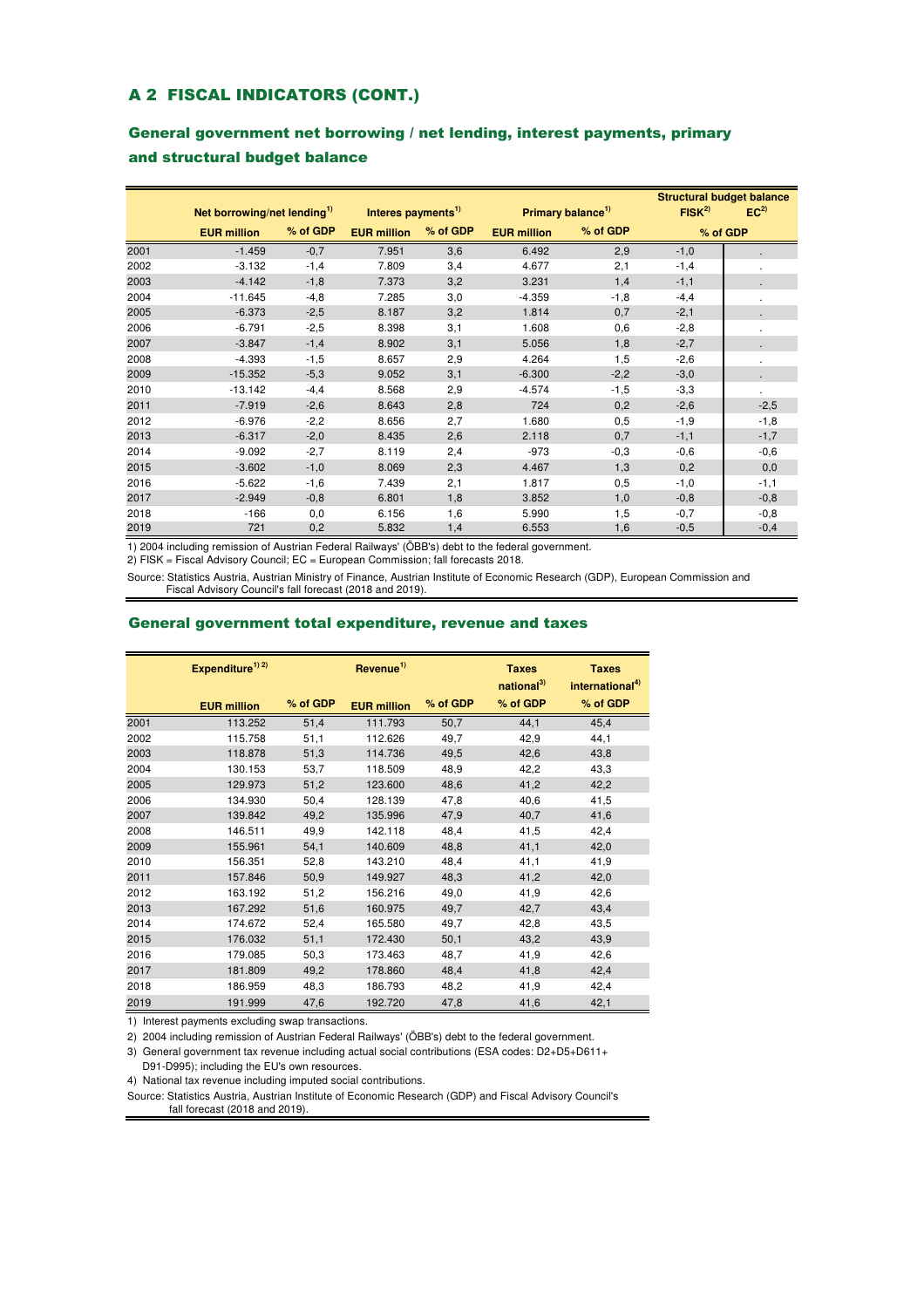#### A 2 FISCAL INDICATORS (CONT.)

#### Structure of general govt. expenditure and revenue by subsector 2016 (unconsolidated)<sup>1)</sup>

|                                                                              | Central govnt.        |       | State govnt.          |       | Local govnt.          |       | Social sec. funds     |       | <b>Total</b>          |       |
|------------------------------------------------------------------------------|-----------------------|-------|-----------------------|-------|-----------------------|-------|-----------------------|-------|-----------------------|-------|
| 2016                                                                         | <b>EUR</b><br>million | ratio | <b>EUR</b><br>million | ratio | <b>EUR</b><br>million | ratio | <b>EUR</b><br>million | ratio | <b>EUR</b><br>million | ratio |
| Expenditure                                                                  |                       |       |                       |       |                       |       |                       |       |                       |       |
| Intermediate consumption                                                     | 9.464                 | 42,1  | 5.235                 | 23,3  | 6.829                 | 30,4  | 969                   | 4,3   | 22.497                | 100,0 |
| Compensation of employees                                                    | 15.262                | 40.2  | 11.537                | 30,4  | 9.202                 | 24,2  | 1.966                 | 5,2   | 37.966                | 100,0 |
| Paid taxes <sup>2)</sup>                                                     | 668                   | 40,1  | 500                   | 30,0  | 433                   | 26,0  | 67                    | 4,0   | 1.668                 | 100,0 |
| Current and personal expenditure                                             | 25.394                | 40,9  | 17.272                | 27,8  | 16.464                | 26,5  | 3.002                 | 4,8   | 62.132                | 100,0 |
| Social benefits other than social transfers in kind                          | 18.721                | 28,0  | 3.453                 | 5,2   | 2.602                 | 3,9   | 41.994                | 62,9  | 66.770                | 100,0 |
| Social benefits in kind <sup>3)</sup>                                        | 624                   | 4,4   | 2.079                 | 14,7  | 1.669                 | 11,8  | 9.730                 | 69,0  | 14.102                | 100,0 |
| Other current transfers <sup>4)</sup>                                        | 4.956                 | 48,3  | 3.433                 | 33,4  | 1.834                 | 17,9  | 44                    | 0,4   | 10.268                | 100,0 |
| Transfers to private households                                              | 24.302                | 26,7  | 8.965                 | 9,8   | 6.105                 | 6,7   | 51.768                | 56,8  | 91.140                | 100,0 |
| Subsidies                                                                    | 3.481                 | 69,8  | 886                   | 17,8  | 482                   | 9,7   | 137                   | 2,7   | 4.986                 | 100,0 |
| Capital transfers <sup>4)</sup>                                              | 1.143                 | 41,5  | 838                   | 30,4  | 765                   | 27,8  | $\overline{7}$        | 0,2   | 2.752                 | 100,0 |
| <b>Transfers to market producers</b>                                         | 4.624                 | 59,8  | 1.724                 | 22,3  | 1.246                 | 16,1  | 143                   | 1,9   | 7.737                 | 100,0 |
| Intergovernmental transfers                                                  | 50.841                | 79,5  | 4.409                 | 6,9   | 3.085                 | 4,8   | 5.601                 | 8,8   | 63.936                | 100,0 |
| Interest payments <sup>5)</sup>                                              | 7.055                 | 94,8  | 333                   | 4,5   | 51                    | 0,7   | 0                     | 0,0   | 7.439                 | 100,0 |
| Gross capital formation<br>Acquisitions less disposals of non-financial non- | 6.152                 | 57,3  | 1.475                 | 13,7  | 2.960                 | 27,6  | 144                   | 1,3   | 10.730                | 100,0 |
| produced assets <sup>6)</sup>                                                | $-41$                 | 43,8  | $-27$                 | 28,8  | $-18$                 | 19,6  | -7                    | 7,8   | $-93$                 | 100,0 |
| Other expenditure                                                            | 13.166                | 72,8  | 1.781                 | 9.9   | 2.992                 | 16,6  | 136                   | 0,8   | 18.076                | 100,0 |
| Total expenditure                                                            | 118.327               | 48,7  | 34.151                | 14,1  | 29.893                | 12,3  | 60.650                | 25,0  | 243.021               | 100,0 |
| Revenue                                                                      |                       |       |                       |       |                       |       |                       |       |                       |       |
| Taxes on production and imports                                              | 46.268                | 90,6  | 534                   | 1,0   | 4.265                 | 8,4   | $\mathbf{0}$          | 0,0   | 51.067                | 100,0 |
| Current taxes on income and wealth                                           | 44.577                | 97,1  | 1.278                 | 2,8   | 73                    | 0,2   | 0                     | 0,0   | 45.928                | 100,0 |
| <b>Taxes</b>                                                                 | 90.845                | 93,7  | 1.812                 | 1,9   | 4.338                 | 4,5   | 0                     | 0,0   | 96.995                | 100,0 |
| Actual social contributions                                                  | 7.804                 | 15,0  | 499                   | 1,0   | 262                   | 0.5   | 43.481                | 83,5  | 52.046                | 100,0 |
| Employer's imputed social contributions"                                     | 866                   | 45,4  | 599                   | 31,4  | 380                   | 19,9  | 62                    | 3,3   | 1.908                 | 100,0 |
| <b>Social contributions</b>                                                  | 8.669                 | 16,1  | 1.099                 | 2,0   | 643                   | 1,2   | 43.543                | 80,7  | 53.954                | 100,0 |
| Intergovernmental transfers                                                  | 2.495                 | 3,9   | 26.207                | 41,0  | 18.356                | 28,7  | 16.878                | 26,4  | 63.936                | 100,0 |
| Sales from production <sup>8)</sup>                                          | 8.095                 | 53,1  | 2.335                 | 15,3  | 4.697                 | 30,8  | 126                   | 0,8   | 15.253                | 100,0 |
| Property income                                                              | 1.760                 | 54,5  | 700                   | 21,7  | 669                   | 20,7  | 100                   | 3,1   | 3.228                 | 100,0 |
| Transfers <sup>4) 9)</sup>                                                   | 2.014                 | 49,9  | 771                   | 19,1  | 964                   | 23,9  | 284                   | 7,0   | 4.033                 | 100,0 |
| Other revenue                                                                | 11.869                | 52,7  | 3.805                 | 16,9  | 6.330                 | 28,1  | 510                   | 2,3   | 22.514                | 100,0 |
| Total revenue                                                                | 113.878               | 48,0  | 32.923                | 13,9  | 29.666                | 12,5  | 60.932                | 25,7  | 237.399               | 100,0 |
| Net lending/net borrowing                                                    | $-4.449$              |       | $-1.228$              |       | $-227$                |       | 282                   |       | $-5.622$              |       |

1) According to the ESA 2010.

2) Taxes on production and imports (D2) and current taxes on income and wealth (D5).

3) Social benefits in kind by market producers. Other social benefits in kind are included in P2 (intermediate consumption).

4) Excluding transfers between public entities (intergovernmental transfers).

5) Interest expense on government debt excluding swap transactions.

6) Acquisition less sales of real estate.

7) General government's imputed pension contribution for civil servants.

8) Market output (P11), output produced for own final use (P12), and payments for other non-market output (P131).

9) Other current transfers (D7) and capital transfers (D9) without intergovernmental transfers.

Source: Statistics Austria (September 2018).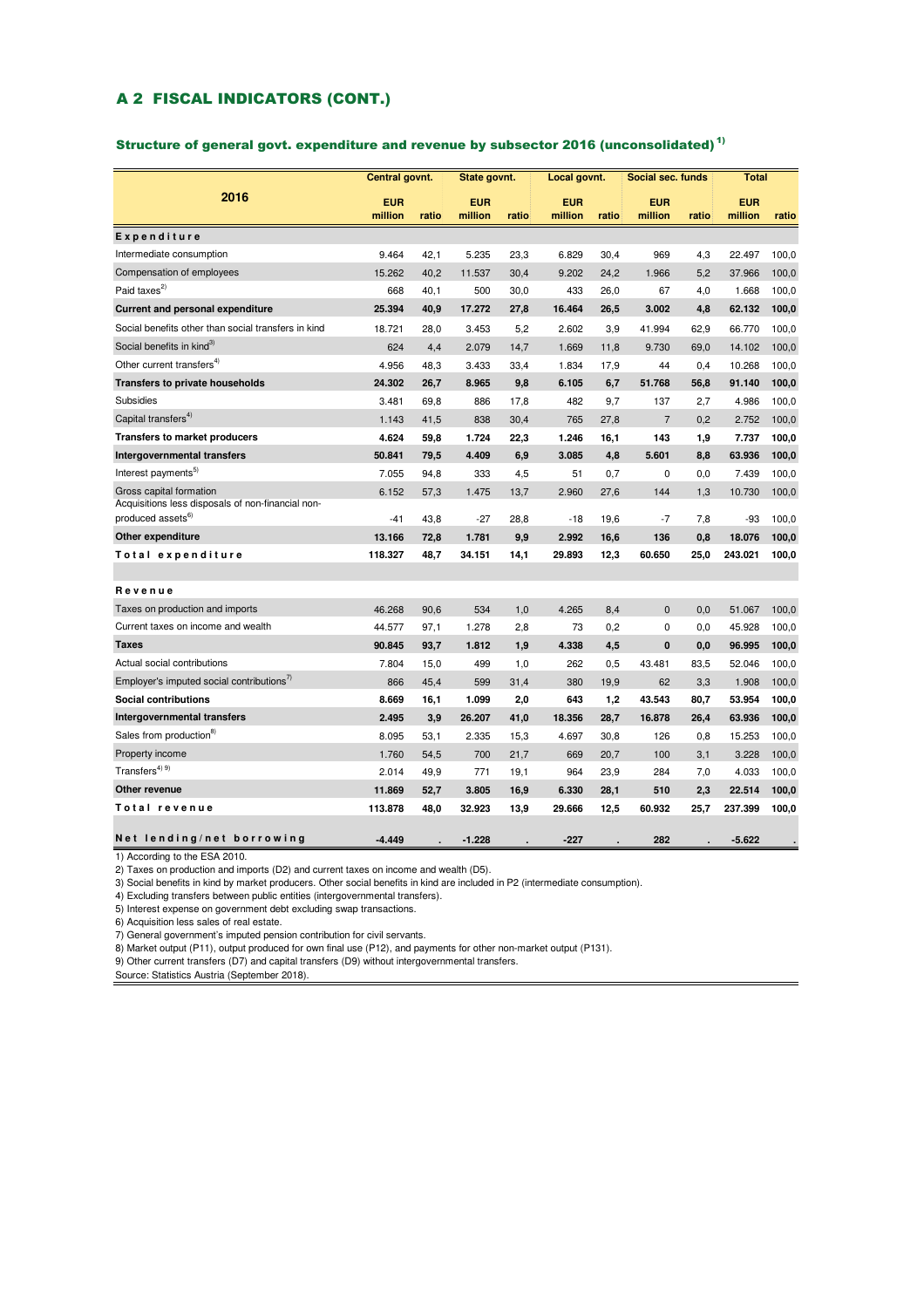#### A 2 FISCAL INDICATORS (CONT.)

#### Structure of general govt. expenditure and revenue by subsector 2017 (unconsolidated) 1)

|                                                                                    | Central govnt.        |       | State govnt.          |       | Local govnt.          |       | Social sec. funds     |       | <b>Total</b>          |       |
|------------------------------------------------------------------------------------|-----------------------|-------|-----------------------|-------|-----------------------|-------|-----------------------|-------|-----------------------|-------|
| 2017                                                                               | <b>EUR</b><br>million | ratio | <b>EUR</b><br>million | ratio | <b>EUR</b><br>million | ratio | <b>EUR</b><br>million | ratio | <b>EUR</b><br>million | ratio |
| Expenditure                                                                        |                       |       |                       |       |                       |       |                       |       |                       |       |
| Intermediate consumption                                                           | 9.565                 | 41,6  | 5.421                 | 23,6  | 7.046                 | 30,6  | 966                   | 4,2   | 22.998                | 100,0 |
| Compensation of employees                                                          | 15.702                | 40.2  | 11.876                | 30.4  | 9.458                 | 24,2  | 1.995                 | 5,1   | 39.030                | 100,0 |
| Paid taxes <sup>2)</sup>                                                           | 712                   | 42,3  | 479                   | 28,5  | 423                   | 25,2  | 68                    | 4,0   | 1.682                 | 100,0 |
| Current and personal expenditure                                                   | 25.979                | 40,8  | 17.776                | 27,9  | 16.927                | 26,6  | 3.028                 | 4,8   | 63.710                | 100,0 |
| Social benefits other than social transfers in kind                                | 18.530                | 27,5  | 3.523                 | 5.2   | 2.663                 | 4,0   | 42.702                | 63.3  | 67.419                | 100,0 |
| Social benefits in kind <sup>3)</sup>                                              | 594                   | 4,1   | 2.109                 | 14,4  | 1.696                 | 11,6  | 10.253                | 70,0  | 14.652                | 100,0 |
| Other current transfers <sup>4)</sup>                                              | 4.585                 | 48,3  | 2.965                 | 31,2  | 1.886                 | 19,9  | 55                    | 0,6   | 9.492                 | 100,0 |
| Transfers to private households                                                    | 23.710                | 25,9  | 8.597                 | 9,4   | 6.245                 | 6,8   | 53.011                | 57,9  | 91.563                | 100,0 |
| Subsidies                                                                          | 3.778                 | 70,7  | 955                   | 17,9  | 476                   | 8,9   | 133                   | 2,5   | 5.342                 | 100,0 |
| Capital transfers <sup>4)</sup>                                                    | 1.374                 | 46,2  | 814                   | 27,4  | 777                   | 26,1  | $\overline{7}$        | 0,2   | 2.971                 | 100,0 |
| <b>Transfers to market producers</b>                                               | 5.152                 | 62,0  | 1.769                 | 21,3  | 1.252                 | 15,1  | 139                   | 1,7   | 8.313                 | 100,0 |
| Intergovernmental transfers                                                        | 51.595                | 80,2  | 3.728                 | 5,8   | 3.117                 | 4,8   | 5.859                 | 9,1   | 64.299                | 100,0 |
| Interest payments <sup>5)</sup>                                                    | 6.451                 | 94,9  | 298                   | 4,4   | 51                    | 0,7   | $\mathbf{1}$          | 0,0   | 6.801                 | 100,0 |
| Gross capital formation                                                            | 6.326                 | 55,3  | 1.718                 | 15,0  | 3.247                 | 28,4  | 156                   | 1,4   | 11.447                | 100,0 |
| Acquisitions less disposals of non-financial non-<br>produced assets <sup>6)</sup> |                       |       |                       |       |                       |       |                       |       |                       |       |
|                                                                                    | $-10$                 | 40,5  | -3                    | 14,1  | $-11$                 | 45,5  | $\mathbf 0$           | 0,0   | $-24$                 | 100,0 |
| Other expenditure                                                                  | 12.767                | 70,1  | 2.012                 | 11,0  | 3.287                 | 18,0  | 157                   | 0,9   | 18.224                | 100,0 |
| Total expenditure                                                                  | 119.203               | 48,4  | 33.882                | 13,8  | 30.829                | 12,5  | 62.194                | 25,3  | 246.108               | 100,0 |
| Revenue                                                                            |                       |       |                       |       |                       |       |                       |       |                       |       |
| Taxes on production and imports                                                    | 47.128                | 90.5  | 550                   | 1.1   | 4.415                 | 8.5   | $\mathbf{0}$          | 0,0   | 52.093                | 100,0 |
| Current taxes on income and wealth                                                 | 46.725                | 97,1  | 1.307                 | 2,7   | 84                    | 0,2   | $\mathbf 0$           | 0,0   | 48.116                | 100,0 |
| <b>Taxes</b>                                                                       | 93.854                | 93.7  | 1.857                 | 1.9   | 4.499                 | 4,5   | $\mathbf{0}$          | 0,0   | 100.209               | 100,0 |
| Actual social contributions                                                        | 8.038                 | 14,8  | 488                   | 0,9   | 258                   | 0.5   | 45.360                | 83,8  | 54.144                | 100,0 |
| Employer's imputed social contributions <sup>7</sup>                               | 843                   | 45,5  | 578                   | 31,2  | 371                   | 20,1  | 59                    | 3,2   | 1.851                 | 100,0 |
| Social contributions                                                               | 8.881                 | 15,9  | 1.066                 | 1,9   | 629                   | 1,1   | 45.419                | 81,1  | 55.995                | 100,0 |
| Intergovernmental transfers                                                        | 1.383                 | 2,2   | 27.294                | 42,4  | 19.002                | 29,6  | 16.621                | 25,8  | 64.299                | 100,0 |
| Sales from production <sup>8)</sup>                                                | 8.224                 | 52,7  | 2.385                 | 15,3  | 4.874                 | 31,2  | 132                   | 0,8   | 15.615                | 100,0 |
| Property income                                                                    | 1.623                 | 52,9  | 710                   | 23,1  | 652                   | 21,2  | 85                    | 2,8   | 3.071                 | 100,0 |
| Transfers <sup>4) 9)</sup>                                                         | 1.966                 | 49,5  | 775                   | 19,5  | 933                   | 23,5  | 296                   | 7,5   | 3.970                 | 100,0 |
| Other revenue                                                                      | 11.813                | 52,1  | 3.870                 | 17,1  | 6.459                 | 28,5  | 513                   | 2,3   | 22.656                | 100,0 |
| Total revenue                                                                      | 115.930               | 47,7  | 34.087                | 14.0  | 30.590                | 12,6  | 62.553                | 25,7  | 243.159               | 100,0 |
|                                                                                    |                       |       |                       |       |                       |       |                       |       |                       |       |
| Net lending/net borrowing                                                          | $-3.273$              |       | 205                   |       | $-239$                |       | 359                   |       | $-2.949$              |       |

1) According to the ESA 2010.

2) Taxes on production and imports (D2) and current taxes on income and wealth (D5).

3) Social benefits in kind by market producers. Other social benefits in kind are included in P2 (intermediate consumption).

4) Excluding transfers between public entities (intergovernmental transfers).

5) Interest expense on government debt excluding swap transactions.

6) Acquisition less sales of real estate.

7) General government's imputed pension contribution for civil servants.

8) Market output (P11), output produced for own final use (P12), and payments for other non-market output (P131).

9) Other current transfers (D7) and capital transfers (D9) without intergovernmental transfers.

Source: Statistics Austria (September 2018).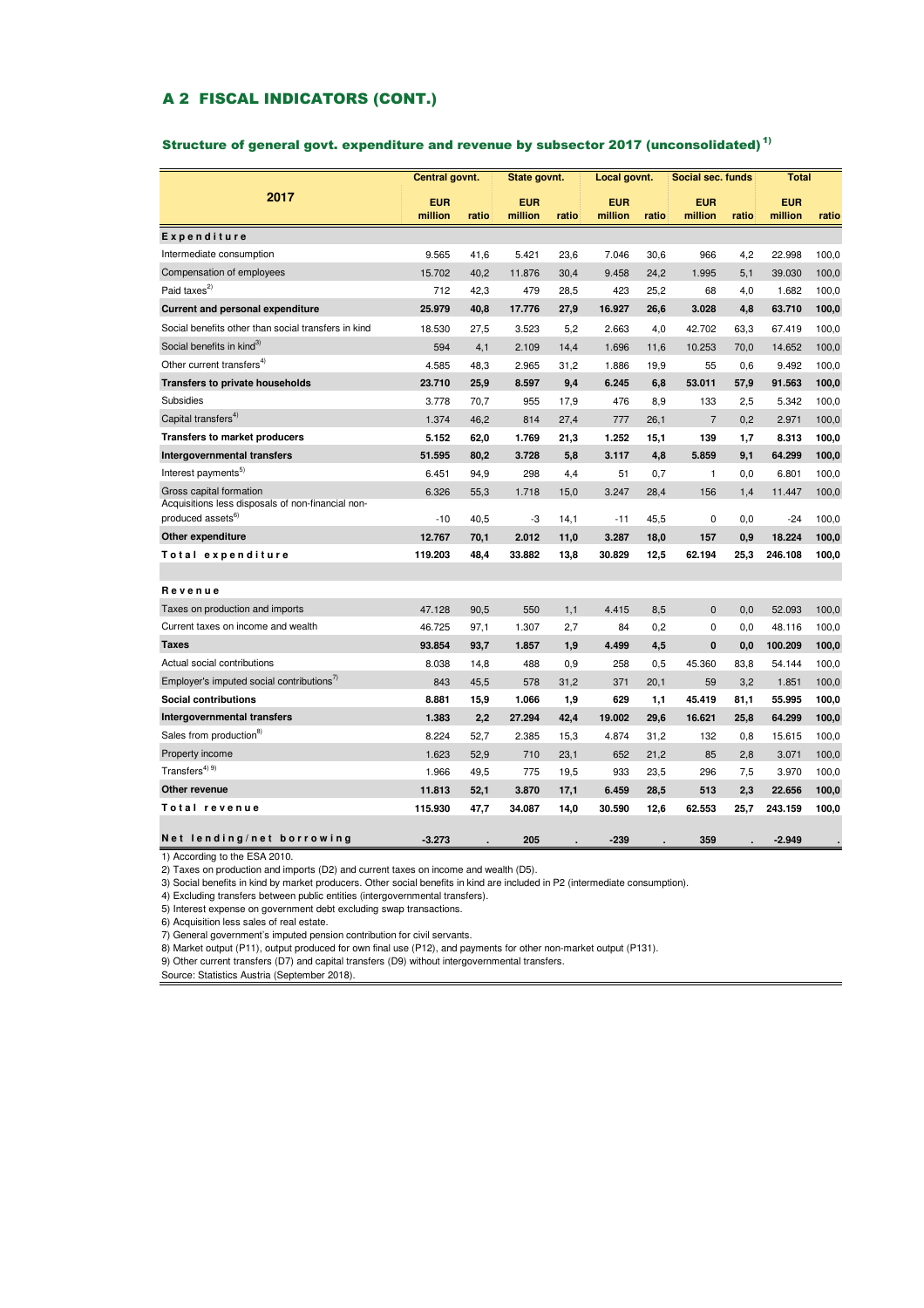# A 3 FEDERAL GOVERNMENT GROSS DEBT<sup>1)</sup> AND NET DEFICIT

|            |                         |        | Net change               |                          |              |        | Debt at year-end        |                          |              |          |            |  |  |  |
|------------|-------------------------|--------|--------------------------|--------------------------|--------------|--------|-------------------------|--------------------------|--------------|----------|------------|--|--|--|
|            |                         |        | <b>Foreign currency</b>  |                          |              |        |                         | <b>Foreign currency</b>  |              | Federal  | <b>Net</b> |  |  |  |
|            | Euro debt <sup>2)</sup> |        | debt <sup>3</sup>        |                          | <b>Total</b> |        | Euro debt <sup>2)</sup> | debt <sup>3</sup>        | <b>Total</b> | debt     | deficit    |  |  |  |
|            | EUR m.                  | %      | EUR <sub>m.</sub>        | %                        | EUR m.       | $\%$   | EUR <sub>m.</sub>       | EUR <sub>m.</sub>        | EUR m.       | % of GDP |            |  |  |  |
| 1970       | 182                     | 8,1    | 53                       | 5,7                      | 252          | 8,0    | 2.441                   | 980                      | 3.421        | 12,5     | 0,6        |  |  |  |
| 1971       | 82                      | 3,4    | $-99$                    | $-10,1$                  | $-16$        | $-0,5$ | 2.523                   | 882                      | 3.405        | 11,2     | 0,4        |  |  |  |
| 1972       | 352                     | 13,9   | $-133$                   | $-15,1$                  | 219          | 6,4    | 2.875                   | 749                      | 3.623        | 10,4     | 0,3        |  |  |  |
| 1973       | 558                     | 19,4   | $-93$                    | $-12,5$                  | 465          | 12,8   | 3.432                   | 655                      | 4.088        | 10,4     | 1,3        |  |  |  |
| 1974       | 45                      | 1,3    | 329                      | 50,1                     | 374          | 9,1    | 3.478                   | 984                      | 4.462        | 9,9      | 1,9        |  |  |  |
| 1975       | 1.486                   | 42,7   | 1.346                    | 136,8                    | 2.832        | 63,5   | 4.964                   | 2.330                    | 7.294        | 15,3     | 4,5        |  |  |  |
| 1976       | 2.218                   | 44,7   | 210                      | 9,0                      | 2.428        | 33,3   | 7.182                   | 2.540                    | 9.722        | 17,5     | 4,5        |  |  |  |
| 1977       | 1.332                   | 18,5   | 906                      | 35,7                     | 2.238        | 23,0   | 8.514                   | 3.447                    | 11.961       | 19,5     | 3,6        |  |  |  |
| 1978       | 1.598                   | 18,8   | 916                      | 26,6                     | 2.513        | 21,0   | 10.112                  | 4.362                    | 14.474       | 22,3     | 4,1        |  |  |  |
| 1979       | 2.042                   | 20,2   | 264                      | 6,0                      | 2.306        | 15,9   | 12.154                  | 4.626                    | 16.780       | 23,6     | 3,4        |  |  |  |
| 1980       | 182                     | 1,5    | 653                      | 14,1                     | 2.201        | 13,1   | 13.702                  | 5.279                    | 18.981       | 24,9     | 2,9        |  |  |  |
| 1981       | 885                     | 6,5    | 1.593                    | 30,2                     | 2.478        | 13,1   | 14.586                  | 6.872                    | 21.459       | 26,4     | 2,5        |  |  |  |
| 1982       | 2.363                   | 16,2   | 1.002                    | 14,6                     | 3.365        | 15,7   | 16.950                  | 7.874                    | 24.824       | 28,4     | 4,0        |  |  |  |
| 1983       | 4.169                   | 24,6   | 1.253                    | 15,9                     | 5.422        | 21,8   | 21.119                  | 9.127                    | 30.246       | 32,5     | 5,3        |  |  |  |
| 1984       | 4.377                   | 20,7   | $-482$                   | $-5,3$                   | 3.895        | 12,9   | 25.496                  | 8.645                    | 34.141       | 34,9     | 4,4        |  |  |  |
| 1985       | 4.075                   | 16,0   | $-17$                    | $-0,2$                   | 4.057        | 11,9   | 29.570                  | 8.628                    | 38.198       | 37,0     | 4,4        |  |  |  |
| 1986       | 6.204                   | 21,0   | 428                      | 5,0                      | 6.632        | 17,4   | 35.774                  | 9.055                    | 44.830       | 41,2     | 5,1        |  |  |  |
| 1987       | 5.852                   | 16,4   | 10                       | 0,1                      | 5.862        | 13,1   | 41.626                  | 9.065                    | 50.691       | 44,9     | 4,7        |  |  |  |
| 1988       | 3.131                   | 7,5    | 441                      | 4,9                      | 3.572        | 7,0    | 44.757                  | 9.506                    | 54.263       | 45,8     | 4,1        |  |  |  |
| 1989       | 4.249                   | 9,5    | $-361$                   | $-3,8$                   | 3.888        | 7,2    | 49.006                  | 9.145                    | 58.150       | 45,9     | 3,6        |  |  |  |
| 1990       | 3.773                   | 7,7    | 692                      | 7,6                      | 4.465        | 7,7    | 52.779                  | 9.837                    | 62.616       | 46,0     | 3,4        |  |  |  |
| 1991       | 4.581                   | 8,7    | 952                      | 9,7                      | 5.533        | 8,8    | 57.360                  | 10.789                   | 68.149       | 46,7     | 3,1        |  |  |  |
| 1992       | 2.221                   | 3,9    | 1.721                    | 16,0                     | 3.942        | 5,8    | 59.581                  | 12.510                   | 72.091       | 46,8     | 3,1        |  |  |  |
| 1993       | 5.471                   | 9,2    | 2.959                    | 23,7                     | 8.430        | 11,7   | 65.052                  | 15.469                   | 80.521       | 50,6     | 4,5        |  |  |  |
| 1994       | 5.052                   | 7,8    | 3.494                    | 22,6                     | 8.547        | 10,6   | 70.104                  | 18.963                   | 89.068       | 53,3     | 4,6        |  |  |  |
| 1995       | 6.295                   | 9,0    | 2.193                    | 11,6                     | 8.488        | 9,5    | 76.400                  | 21.156                   | 97.556       | 55,2     | 4,9        |  |  |  |
| 1996       | 3.602                   | 4,7    | 356                      | 1,7                      | 3.958        | 4,1    | 80.001                  | 21.512                   | 101.514      | 55,6     | 3,6        |  |  |  |
| 1997       | 5.099                   | 6,4    | 647                      | 3,0                      | 5.746        | 5,7    | 85.100                  | 22.160                   | 107.260      | 56,8     | 2,6        |  |  |  |
| 1998       | $-1.366$                | $-1,6$ | 5.709                    | 25,8                     | 4.343        | 4,0    | 83.734                  | 27.869                   | 111.603      | 56,8     | 2,4        |  |  |  |
| $1998^{4}$ |                         |        |                          |                          |              |        | 97.939                  | 13.664                   | 111.603      | 56,8     | 2,4        |  |  |  |
| 1999       | 3.257                   | 3,3    | 3.115                    | 22,8                     | 6.372        | 5,7    | 101.196                 | 16.778                   | 117.974      | 57,9     | 2,4        |  |  |  |
| 2000       | 2.788                   | 2,8    | $-56$                    | $-0,3$                   | 2.731        | 2,3    | 103.984                 | 16.722                   | 120.705      | 56,5     | 1,3        |  |  |  |
| 2001       | 1.236                   | 1,2    | $-529$                   | $-3,2$                   | 707          | 0,6    | 105.220                 | 16.193                   | 121.413      | 55,1     | 0,6        |  |  |  |
| 2002       | 3.028                   | 2,9    | $-487$                   | $-3,0$                   | 2.541        | 2,1    | 108.248                 | 15.705                   | 123.953      | 54,7     | 1,1        |  |  |  |
| 2003       | 4.730                   | 4,4    | $-1.806$                 | $-11,5$                  | 2.924        | 2,4    | 112.979                 | 13.899                   | 126.878      | 54,7     | 1,5        |  |  |  |
| 2004       | 9.460                   | 8,4    | $-787$                   | $-5,7$                   | 8.673        | 6,8    | 122.439                 | 13.112                   | 135.550      | 55,9     | 1,9        |  |  |  |
| 2005       | 7.256                   | 5,9    | $-1.477$                 | $-11,3$                  | 5.779        | 4,3    | 129.694                 | 11.635                   | 141.329      | 55,6     | 1,8        |  |  |  |
| 2006       | 7.252                   | 5,6    | $-3.316$                 | $-28,5$                  | 3.936        | 2,8    | 136.946                 | 8.319                    | 145.265      | 54,2     | 1,6        |  |  |  |
| 2007       | 3.136                   | 2,3    | $-1.025$                 | $-12,3$                  | 2.111        | 1,5    | 140.082                 | 7.294                    | 147.376      | 51,9     | 1,0        |  |  |  |
| 2008       | 14.019                  | 10,0   | 576                      | 7,9                      | 14.595       | 9,9    | 154.102                 | 7.869                    | 161.971      | 55,1     | 3,3        |  |  |  |
| 2009       | 9.521                   | 6,2    | $-2.777$                 | $-35,3$                  | 6.744        | 4,2    | 163.623                 | 5.092                    | 168.715      | 58,6     | 2,5        |  |  |  |
| 2010       | 9.291                   | 5,7    | $-1.236$                 | $-24,3$                  | 8.055        | 4,8    | 172.914                 | 3.856                    | 176.770      | 59,7     | 2,7        |  |  |  |
| 2011       | 7.637                   | 4,4    | $-1.232$                 | $-31,9$                  | 6.405        | 3,6    | 180.551                 | 2.624                    | 183.176      | 59,1     | 1,4        |  |  |  |
| 2012       | 8.999                   | 5,0    | $-2.624$                 | $-100,0$                 | 6.375        | 3,5    | 189.550                 | $\overline{\phantom{a}}$ | 189.550      | 59,5     | 2,2        |  |  |  |
| 2013       | 4.392                   | 2,3    | $\blacksquare$           | $\blacksquare$           | 4.392        | 2,3    | 193.942                 | $\overline{\phantom{a}}$ | 193.942      | 59,9     | 1,3        |  |  |  |
| 2014       | 2.269                   | 1,2    | $\overline{\phantom{a}}$ | $\blacksquare$           | 2.269        | 1,2    | 196.211                 | $\overline{\phantom{a}}$ | 196.211      | 58,9     | 1,0        |  |  |  |
| 2015       | 2.901                   | 1,5    | $\overline{\phantom{a}}$ | $\overline{\phantom{a}}$ | 2.901        | 1,5    | 199.113                 | $\overline{\phantom{a}}$ | 199.113      | 57,8     | 0,5        |  |  |  |
| 2016       | 8.639                   | 4,3    | $\blacksquare$           | $\blacksquare$           | 8.639        | 4,3    | 207.751                 | $\overline{\phantom{a}}$ | 207.751      | 58,3     | 1,4        |  |  |  |
| 2017       | 3.489                   | 1,7    | $\overline{\phantom{a}}$ | $\overline{\phantom{a}}$ | 3.489        | 1,7    | 211.240                 | $\overline{\phantom{a}}$ | 211.240      | 57,1     | 1,9        |  |  |  |

1) Since 1989 including derivatives (swap transactions), since 1993 excluding own holdings of federal securities, since 1998

excluding public entities debt.

2) Euro debt; schilling debt until the end of 1998.

3) Foreign currency debt converted to euro at mid-market exchange rates at year-end.

4) Retrograde calculation.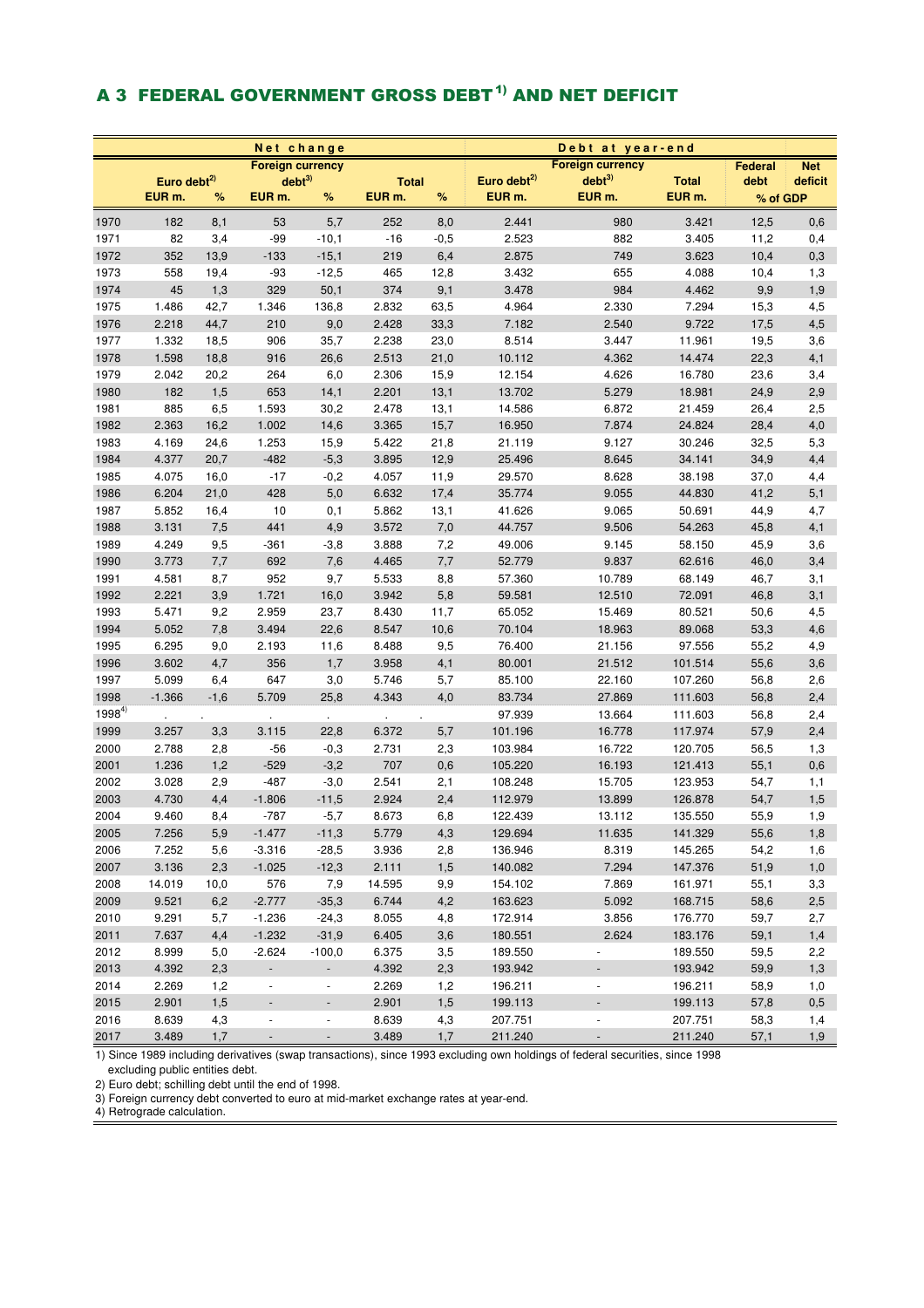# **A 4 FEDERAL DEBT SERVICING COSTS<sup>1)</sup>**

## **Interest and redemption payments** (EUR million)

| <b>EUR</b><br>million | <b>Interest</b><br>payments | Other costs <sup>2)</sup> | <b>Total</b> | <b>Redemption</b><br>payments | <b>Servicing costs</b><br>total |
|-----------------------|-----------------------------|---------------------------|--------------|-------------------------------|---------------------------------|
| 1970                  | 198                         | 16                        | 214          | 362                           | 576                             |
| 1971                  | 213                         | 22                        | 235          | 440                           | 675                             |
| 1972                  | 218                         | 24                        | 242          | 454                           | 696                             |
| 1973                  | 235                         | 26                        | 261          | 412                           | 673                             |
| 1974                  | 265                         | 15                        | 280          | 500                           | 780                             |
| 1975                  | 343                         | 85                        | 428          | 545                           | 973                             |
| 1976                  | 572                         | 84                        | 656          | 780                           | 1.436                           |
| 1977                  | 717                         | 64                        | 781          | 871                           | 1.652                           |
| 1978                  | 937                         | 65                        | 1.002        | 1.146                         | 2.148                           |
| 1979                  | 1.089                       | 55                        | 1.144        | 1.307                         | 2.451                           |
| 1980                  | 1.239                       | 56                        | 1.294        | 1.321                         | 2.615                           |
| 1981                  | 1.460                       | 49                        | 1.509        | 1.756                         | 3.265                           |
| 1982                  | 1.798                       | 69                        | 1.867        | 1.832                         | 3.699                           |
| 1983                  | 1.913                       | 78                        | 1.991        | 1.857                         | 3.848                           |
| 1984                  | 2.363                       | 90                        | 2.453        | 2.386                         | 4.839                           |
| 1985                  | 2.666                       | 96                        | 2.761        | 2.301                         | 5.062                           |
| 1986                  | 2.952                       | 106                       | 3.058        | 2.444                         | 5.502                           |
| 1987                  | 3.427                       | 93                        | 3.519        | 2.551                         | 6.070                           |
| 1988                  | 3.653                       | 107                       | 3.760        | 2.853                         | 6.613                           |
| 1989                  | 3.865                       | 93                        | 3.958        | 2.522                         | 6.480                           |
| 1990                  | 4.305                       | 99                        | 4.404        | 2.392                         | 6.796                           |
| 1991                  | 4.829                       | 117                       | 4.946        | 2.376                         | 7.322                           |
| 1992                  | 5.230                       | 121                       | 5.351        | 3.068                         | 8.418                           |
| 1993                  | 5.464                       | 48                        | 5.512        | 3.986                         | 9.498                           |
| 1994                  | 5.476                       | 153                       | 5.629        | 4.875                         | 10.504                          |
| 1995                  | 5.946                       | 164                       | 6.109        | 8.617                         | 14.726                          |
| 1996                  | 6.259                       | 175                       | 6.434        | 7.820                         | 14.254                          |
| 1997                  | 6.381                       | 67                        | 6.448        | 6.982                         | 13.430                          |
| 1998                  | 6.549                       | $-295$                    | 6.254        | 10.995                        | 17.249                          |
| 1999                  | 6.641                       | $\overline{4}$            | 6.646        | 11.559                        | 18.205                          |
| 2000                  | 6.761                       | 231                       | 6.993        | 13.320                        | 20.313                          |
| 2001                  | 6.560                       | $-96$                     | 6.463        | 11.357                        | 17.820                          |
| 2002                  | 6.577                       | -9                        | 6.569        | 14.435                        | 21.003                          |
| 2003                  | 6.302                       | $-46$                     | 6.256        | 16.269                        | 22.525                          |
| 2004                  | 6.362                       | $-131$                    | 6.231        | 15.056                        | 21.288                          |
| 2005                  | 6.789                       | $-323$                    | 6.466        | 19.561                        | 26.027                          |
| 2006                  | 6.920                       | $-75$                     | 6.846        | 18.076                        | 24.922                          |
| 2007                  | 6.642                       | 114                       | 6.757        | 19.935                        | 26.691                          |
| 2008                  | 6.632                       | 70                        | 6.702        | 10.421                        | 17.123                          |
| 2009                  | 6.749                       | $-30$                     | 6.718        | 25.264                        | 31.983                          |
| 2010                  | 6.938                       | $-1.209$                  | 5.729        | 17.426                        | 23.155                          |
| 2011                  | 7.202                       | $-397$                    | 6.805        | 14.580                        | 21.385                          |
| 2012                  | 7.533                       | $-917$                    | 6.615        | 19.301                        | 25.916                          |
| 2013                  | 7.303                       | $-907$                    | 6.397        | 22.779                        | 29.176                          |
| 2014                  | 7.308                       | $-605$                    | 6.703        | 25.757                        | 32.460                          |
| 2015                  | 6.732                       | $-1.482$                  | 5.251        | 20.254                        | 25.504                          |
| 2016                  | 7.535                       | $-1.643$                  | 5.893        | 19.481                        | 25.373                          |
| 2017                  | 6.449                       | $-1.127$                  | 5.322        | 26.401                        | 31.723                          |

1) Since 1989 including derivatives (swap transactions), since 1998 excluding public entities debt.

 Including own holdings of federal securities since 1993. Since 2013 according to cash flow budget. 2) Other expenditure (commissions, issuing costs) and other revenue (issuing profits, lending fees).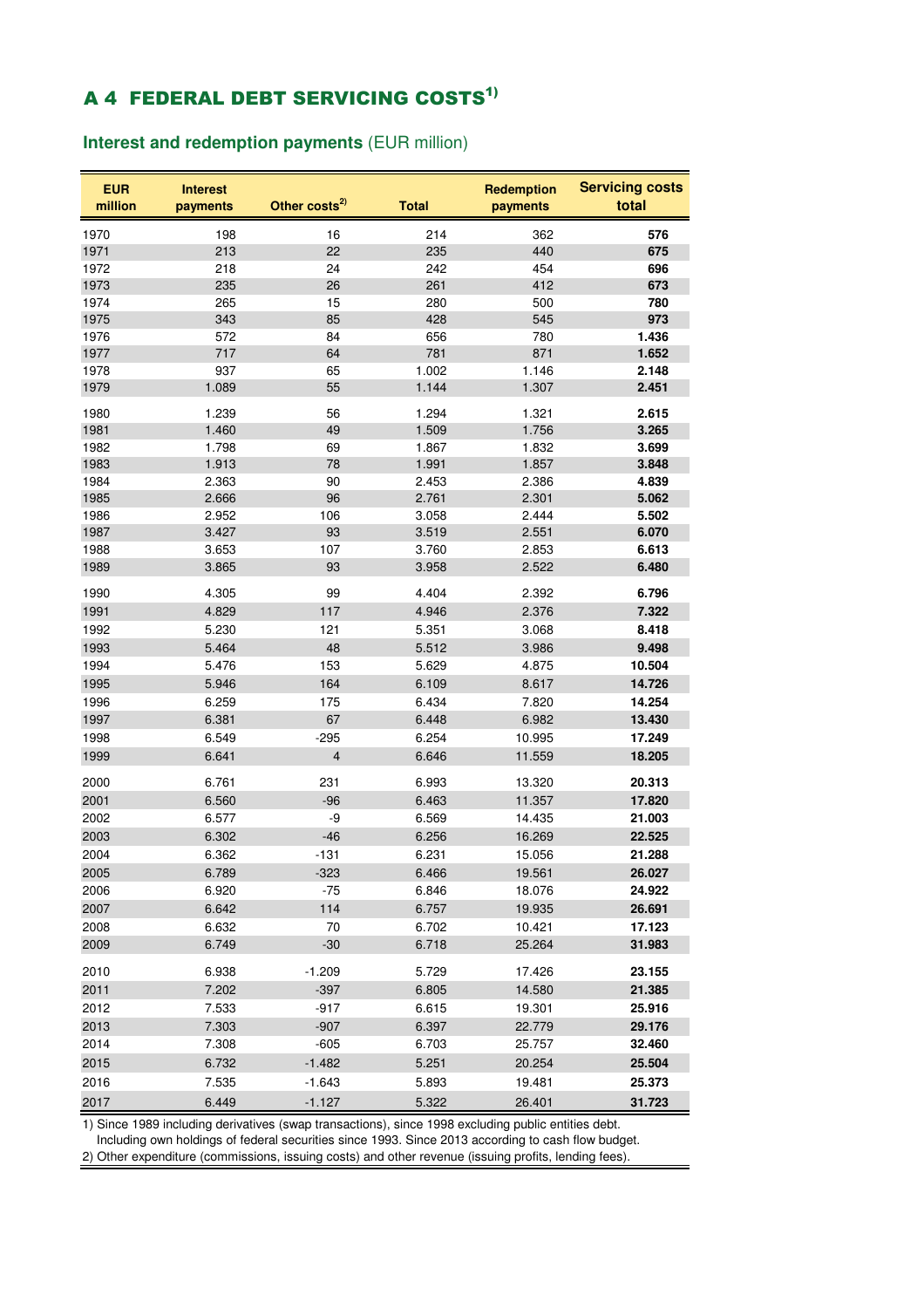## A 5 STRUCTURE OF FEDERAL GOVERNMENT GROSS DEBT

**Structure of federal government debt1)** (EUR million)

**Euro debt2)**

|            |              | Securitized euro debt  |                          |              | Nonsecuritized euro debt             |                   |                |                          |              |                    |
|------------|--------------|------------------------|--------------------------|--------------|--------------------------------------|-------------------|----------------|--------------------------|--------------|--------------------|
|            | <b>Bonds</b> | Federal<br>obligations | <b>Treasury</b><br>bills | <b>Total</b> | <b>Insurance</b><br>company<br>loans | <b>Bank loans</b> | Other<br>loans | Central<br>bank<br>debt  | <b>Total</b> | Euro debt<br>total |
| 1980       | 5.100        | 3.823                  | 2.252                    | 11.175       | 682                                  | 1.596             | 53             | 196                      | 2.527        | 13.702             |
| 1981       | 5.379        | 3.921                  | 2.336                    | 11.636       | 742                                  | 1.990             | 71             | 149                      | 2.951        | 14.586             |
| 1982       | 5.967        | 4.207                  | 3.028                    | 13.202       | 788                                  | 2.732             | 65             | 162                      | 3.748        | 16.950             |
| 1983       | 7.073        | 5.079                  | 3.425                    | 15.577       | 1.196                                | 4.103             | 56             | 187                      | 5.542        | 21.119             |
| 1984       | 7.555        | 5.250                  | 3.574                    | 16.380       | 1.721                                | 7.137             | 53             | 205                      | 9.116        | 25.496             |
| 1985       | 8.316        | 5.609                  | 3.655                    | 17.580       | 2.228                                | 9.566             | 44             | 152                      | 11.990       | 29.570             |
| 1986       | 9.096        | 6.869                  | 3.886                    | 19.850       | 2.924                                | 12.885            | 28             | 87                       | 15.924       | 35.774             |
| 1987       | 10.024       | 8.479                  | 4.437                    | 22.940       | 3.416                                | 15.208            | 21             | 42                       | 18.686       | 41.626             |
| 1988       | 11.010       | 9.237                  | 5.175                    | 25.422       | 3.765                                | 15.526            | 14             | 30                       | 19.335       | 44.757             |
| 1989       | 13.353       | 8.746                  | 6.633                    | 28.732       | 4.219                                | 16.019            | 9              | 27                       | 20.274       | 49.006             |
| 1990       | 15.530       | 8.364                  | 8.406                    | 32.300       | 4.503                                | 15.938            | 6              | 32                       | 20.479       | 52.779             |
| 1991       | 19.408       | 7.773                  | 8.903                    | 36.085       | 5.160                                | 16.076            | 5              | 33                       | 21.275       | 57.360             |
| 1992       | 23.035       | 7.141                  | 7.835                    | 38.010       | 5.828                                | 15.701            | 5              | 37                       | 21.571       | 59.581             |
| 1993       | 28.718       | 6.222                  | 8.801                    | 43.742       | 6.057                                | 15.212            | 5              | 37                       | 21.310       | 65.052             |
| 1994       | 34.274       | 5.428                  | 8.820                    | 48.522       | 7.055                                | 14.397            | 88             | 43                       | 21.583       | 70.104             |
| 1995       | 39.788       | 4.885                  | 7.870                    | 52.543       | 9.065                                | 14.788            | $\overline{4}$ | $\overline{\phantom{a}}$ | 23.857       | 76.400             |
| 1996       | 43.951       | 4.182                  | 7.934                    | 56.066       | 10.514                               | 13.417            | 3              | $\overline{\phantom{a}}$ | 23.935       | 80.001             |
| 1997       | 50.588       | 2.478                  | 9.126                    | 62.192       | 10.358                               | 12.547            | 3              | $\overline{\phantom{a}}$ | 22.908       | 85.100             |
| 1998       | 55.935       | 1.602                  | 5.943                    | 63.480       | 9.883                                | 10.324            | 47             | $\blacksquare$           | 20.254       | 83.734             |
| $1998^{3}$ | 68.120       | 1.482                  | 7.631                    | 77.233       | 9.883                                | 10.776            | 47             | $\overline{a}$           | 20.706       | 97.939             |
| 1999       | 75.095       | 1.294                  | 5.988                    | 82.377       | 9.382                                | 9.196             | 241            | ÷,                       | 18.819       | 101.196            |
| 2000       | 79.796       | 856                    | 5.241                    | 85.892       | 8.928                                | 9.161             | $\overline{2}$ | $\overline{a}$           | 18.092       | 103.984            |
| 2001       | 85.532       | 1.461                  | 1.585                    | 88.578       | 8.302                                | 8.339             | $\overline{c}$ | $\overline{a}$           | 16.642       | 105.220            |
| 2002       | 90.470       | 951                    | 681                      | 92.103       | 7.586                                | 7.458             | 1.101          | $\overline{a}$           | 16.146       | 108.248            |
| 2003       | 96.744       | 835                    | 608                      | 98.187       | 6.863                                | 6.802             | 1.127          | $\blacksquare$           | 14.792       | 112.979            |
| 2004       | 104.647      | 1.718                  | 692                      | 107.057      | 6.065                                | 8.541             | 776            | $\frac{1}{2}$            | 15.382       | 122.439            |
| 2005       | 108.813      | 3.336                  | 264                      | 112.412      | 4.919                                | 11.938            | 426            | $\blacksquare$           | 17.282       | 129.694            |
| 2006       | 115.711      | 5.441                  | 256                      | 121.407      | 3.134                                | 12.357            | 48             | $\overline{a}$           | 15.539       | 136.946            |
| 2007       | 121.478      | 4.357                  | 639                      | 126.475      | 2.099                                | 11.508            | $\mathbf{1}$   | $\overline{\phantom{a}}$ | 13.608       | 140.082            |
| 2008       | 129.339      | 3.607                  | 8.198                    | 141.144      | 1.828                                | 10.921            | 208            | $\overline{a}$           | 12.958       | 154.102            |
| 2009       | 140.922      | 2.648                  | 6.016                    | 149.587      | 1.626                                | 12.346            | 65             | $\frac{1}{2}$            | 14.037       | 163.623            |
| 2010       | 152.323      | 2.503                  | 4.274                    | 159.100      | 1.197                                | 12.612            | 5              | $\frac{1}{2}$            | 13.815       | 172.914            |
| 2011       | 160.194      | 2.203                  | 3.894                    | 166.291      | 1.026                                | 13.180            | 55             | ÷                        | 14.261       | 180.551            |
| 2012       | 168.367      | 1.953                  | 4.796                    | 175.116      | 961                                  | 13.464            | 10             | $\overline{\phantom{a}}$ | 14.434       | 189.550            |
| 2013       | 173.212      | 1.618                  | 5.151                    | 179.982      | 912                                  | 13.038            | 10             | $\blacksquare$           | 13.960       | 193.942            |
| 2014       | 173.899      | 1.618                  | 6.656                    | 182.174      | 892                                  | 13.135            | 10             | $\overline{a}$           | 14.037       | 196.211            |
| 2015       | 179.092      | 1.384                  | 4.780                    | 185.256      | 892                                  | 12.955            | 10             | $\overline{a}$           | 13.857       | 199.113            |
| 2016       | 186.490      | 1.325                  | 6.088                    | 193.903      | 892                                  | 12.878            | 79             | $\overline{a}$           | 13.848       | 207.751            |
| 2017       | 193.077      | 1.267                  | 3.600                    | 197.943      | 5.573                                | 7.553             | 171            | $\overline{a}$           | 13.297       | 211.240            |

1) Since 1989 including derivatives (swap transactions), since 1993 excluding own holdings of federal securities, since 1998 excluding public entities debt.

2) Euro debt; schilling debt until the end of 1998.

3) Retrograde calculation.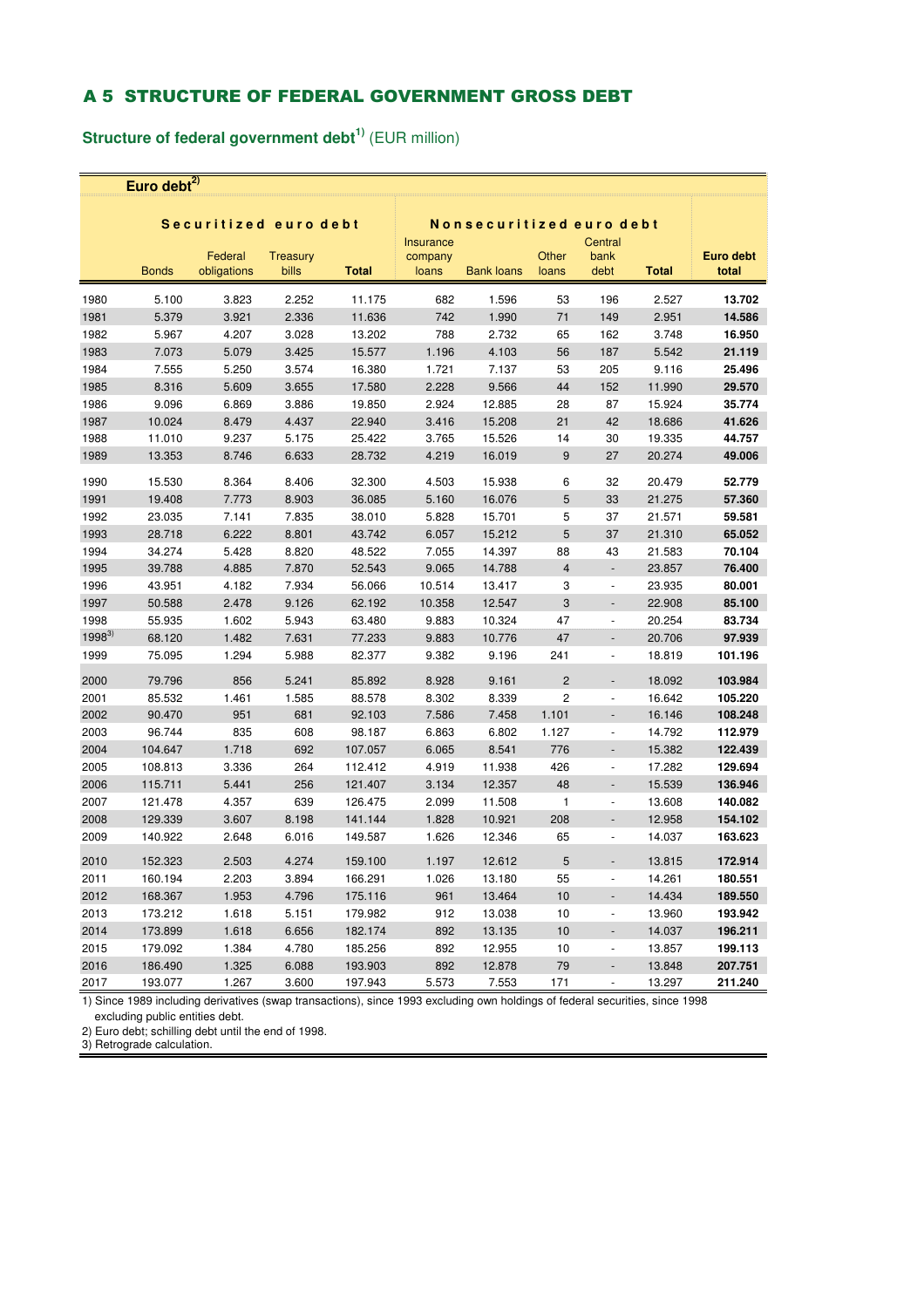## A 5 STRUCTURE OF FEDERAL GOVERNMENT GROSS DEBT (cont.)

**Structure of federal government debt1)** (EUR million)

|            |                          | Foreign currency debt <sup>2)</sup>  |                          |                          |                                   | <b>Total debt</b>                |                          |                          |                          |                               |
|------------|--------------------------|--------------------------------------|--------------------------|--------------------------|-----------------------------------|----------------------------------|--------------------------|--------------------------|--------------------------|-------------------------------|
|            |                          | Securitized foreign<br>currency debt |                          |                          |                                   |                                  |                          | Own holdings             |                          |                               |
|            | <b>Bonds</b>             | <b>Debt</b><br>securities            | Total                    | Loans                    | Foreign<br>currency debt<br>total | <b>Debt</b><br>adjusted<br>total | Euro                     | Foreign<br>currency      | Own<br>holdings<br>total | Debt un-<br>adjusted<br>total |
| 1980       | 1.024                    | 1.758                                | 2.781                    | 2.498                    | 5.279                             | 18.981                           |                          |                          |                          |                               |
| 1981       | 1.230                    | 2.098                                | 3.328                    | 3.545                    | 6.872                             | 21.459                           | $\overline{a}$           | $\overline{a}$           | ä,                       | ÷                             |
| 1982       | 1.336                    | 2.464                                | 3.800                    | 4.074                    | 7.874                             | 24.824                           | $\overline{a}$           | $\overline{a}$           | ä,                       | ۰                             |
| 1983       | 1.739                    | 2.778                                | 4.516                    | 4.611                    | 9.127                             | 30.246                           | $\overline{a}$           | $\overline{a}$           | $\blacksquare$           |                               |
| 1984       | 2.064                    | 2.430                                | 4.494                    | 4.151                    | 8.645                             | 34.141                           | $\overline{\phantom{a}}$ | $\overline{a}$           |                          |                               |
| 1985       | 2.809                    | 2.253                                | 5.061                    | 3.566                    | 8.628                             | 38.198                           |                          | $\overline{a}$           |                          |                               |
| 1986       | 4.446                    | 1.552                                | 5.997                    | 3.058                    | 9.055                             | 44.830                           | $\overline{\phantom{a}}$ | $\overline{\phantom{a}}$ | $\blacksquare$           | ٠                             |
| 1987       | 5.424                    | 1.332                                | 6.755                    | 2.310                    | 9.065                             | 50.691                           |                          | ÷                        |                          |                               |
| 1988       | 7.143                    | 1.093                                | 8.237                    | 1.269                    | 9.506                             | 54.263                           | $\blacksquare$           | $\overline{a}$           |                          |                               |
| 1989       | 7.723                    | 770                                  | 8.493                    | 652                      | 9.145                             | 58.150                           |                          | $\overline{a}$           | ٠                        |                               |
|            |                          |                                      |                          |                          |                                   |                                  |                          |                          |                          |                               |
| 1990       | 8.595                    | 685                                  | 9.279                    | 558                      | 9.837                             | 62.616                           |                          |                          |                          |                               |
| 1991       | 9.200                    | 998                                  | 10.198                   | 591                      | 10.789                            | 68.149                           | $\overline{\phantom{a}}$ | $\overline{\phantom{a}}$ | ٠                        | $\qquad \qquad \blacksquare$  |
| 1992       | 10.679                   | 878                                  | 11.558                   | 952                      | 12.510                            | 72.091                           | $\Box$                   | $\overline{\phantom{a}}$ | $\blacksquare$           |                               |
| 1993       | 13.810                   | 910                                  | 14.719                   | 750                      | 15.469                            | 80.521                           | 77                       | $\overline{a}$           | 77                       | 80.598                        |
| 1994       | 16.126                   | 750                                  | 16.876                   | 2.087                    | 18.963                            | 89.068                           | 202                      | $\overline{a}$           | 202                      | 89.269                        |
| 1995       | 18.308                   | 861                                  | 19.170                   | 1.986                    | 21.156                            | 97.556                           | 178                      | 401                      | 579                      | 98.134                        |
| 1996       | 18.955                   | 916                                  | 19.871                   | 1.642                    | 21.512                            | 101.514                          | 1.440                    | 33                       | 1.473                    | 102.987                       |
| 1997       | 19.816                   | 833                                  | 20.650                   | 1.510                    | 22.160                            | 107.260                          | 1.436                    | $\overline{a}$           | 1.436                    | 108.696                       |
| 1998       | 24.169                   | 2.264                                | 26.433                   | 1.436                    | 27.869                            | 111.603                          | 1.986                    | 718                      | 2.704                    | 114.307                       |
| $1998^{3}$ | 11.983                   | 696                                  | 12.679                   | 984                      | 13.664                            | 111.603                          | 2.674                    | 30                       | 2.704                    | 114.307                       |
| 1999       | 14.722                   | 800                                  | 15.523                   | 1.256                    | 16.778                            | 117.974                          | 4.822                    | 40                       | 4.862                    | 122.836                       |
| 2000       | 14.717                   | 892                                  | 15.609                   | 1.113                    | 16.722                            | 120.705                          | 6.239                    | 38                       | 6.277                    | 126.983                       |
| 2001       | 14.356                   | 805                                  | 15.161                   | 1.032                    | 16.193                            | 121.413                          | 7.451                    | 35                       | 7.486                    | 128.898                       |
| 2002       | 13.976                   | 773                                  | 14.748                   | 957                      | 15.705                            | 123.953                          | 8.200                    | 33                       | 8.233                    | 132.187                       |
| 2003       | 12.414                   | 715                                  | 13.129                   | 770                      | 13.899                            | 126.878                          | 9.043                    | 30                       | 9.073                    | 135.951                       |
| 2004       | 11.908                   | 703                                  | 12.611                   | 501                      | 13.112                            | 135.550                          | 9.309                    | 29                       | 9.338                    | 144.889                       |
| 2005       | 10.572                   | 703                                  | 11.275                   | 360                      | 11.635                            | 141.329                          | 9.976                    | $\overline{a}$           | 9.976                    | 151.305                       |
| 2006       | 7.678                    | 385                                  | 8.064                    | 255                      | 8.319                             | 145.265                          | 10.020                   |                          | 10.020                   | 155.285                       |
| 2007       | 6.806                    | 367                                  | 7.173                    | 121                      | 7.294                             | 147.376                          | 9.924                    | $\overline{a}$           | 9.924                    | 157.301                       |
| 2008       | 7.231                    | 480                                  | 7.711                    | 159                      | 7.869                             | 161.971                          | 5.952                    | $\overline{\phantom{a}}$ | 5.952                    | 167.923                       |
| 2009       | 4.638                    | 454                                  | 5.092                    |                          | 5.092                             | 168.715                          | 9.362                    |                          | 9.362                    | 178.077                       |
| 2010       | 3.580                    | 276                                  | 3.856                    |                          | 3.856                             | 176.770                          | 9.972                    |                          | 9.972                    | 186.742                       |
| 2011       | 2.525                    | 100                                  | 2.624                    | $\overline{\phantom{a}}$ | 2.624                             | 183.176                          | 10.435                   | $\overline{\phantom{a}}$ | 10.435                   | 193.610                       |
| 2012       | Ξ.                       | $\overline{\phantom{0}}$             | ۰                        |                          | ۰                                 | 189.550                          | 12.121                   |                          | 12.121                   | 201.671                       |
| 2013       | $\overline{\phantom{a}}$ | $\blacksquare$                       | $\overline{\phantom{a}}$ | $\overline{\phantom{a}}$ | ٠                                 | 193.942                          | 13.691                   | $\overline{\phantom{a}}$ | 13.691                   | 207.633                       |
| 2014       |                          |                                      |                          |                          |                                   | 196.211                          | 11.431                   |                          | 11.431                   | 207.642                       |
| 2015       | $\overline{\phantom{a}}$ | $\overline{\phantom{a}}$             | $\overline{\phantom{a}}$ | $\overline{\phantom{a}}$ | ۰                                 | 199.113                          | 11.427                   | $\overline{\phantom{a}}$ | 11.427                   | 210.539                       |
| 2016       | Ξ.                       |                                      | $\overline{\phantom{a}}$ | $\overline{\phantom{a}}$ |                                   | 207.751                          | 11.899                   | $\overline{\phantom{a}}$ | 11.899                   | 219.650                       |
| 2017       | $\overline{\phantom{a}}$ | $\blacksquare$                       | ÷,                       | $\overline{\phantom{a}}$ | ٠                                 | 211.240                          | 11.984                   | $\overline{\phantom{a}}$ | 11.984                   | 223.225                       |
|            |                          |                                      |                          |                          |                                   |                                  |                          |                          |                          |                               |

1) Since 1989 including derivatives (swap transactions), since 1993 excluding own holdings of federal securities, since 1998 excluding public entities debt.

2) Foreign currency debt converted to euro at mid-market exchange rates at year-end. 3) Retrograde calculation.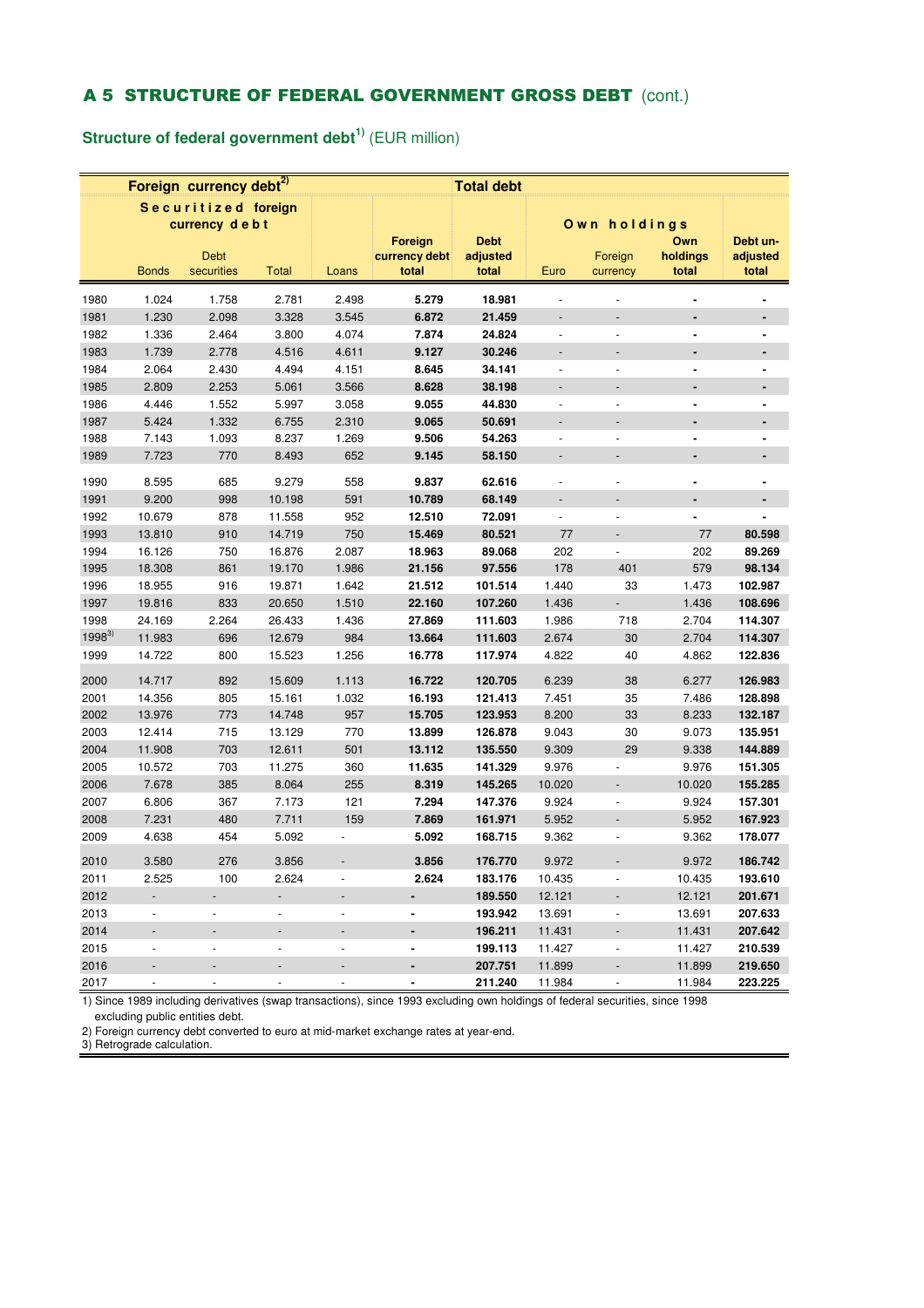## A 5 STRUCTURE OF FEDERAL GOVERNMENT GROSS DEBT (cont.)

**Remaining maturity of federal government debt1)** (years)

| Euro debt |
|-----------|
|-----------|

|      |              | Securitized euro debt  |                          |              | Non securitized euro debt<br><b>Insurance</b> |      |                               |                              |              |                    |
|------|--------------|------------------------|--------------------------|--------------|-----------------------------------------------|------|-------------------------------|------------------------------|--------------|--------------------|
|      | <b>Bonds</b> | Federal<br>obligations | <b>Treasury</b><br>bills | <b>Total</b> | company<br>loans                              |      | <b>Bank loans Other loans</b> | <b>Bank</b><br>debt          | <b>Total</b> | Euro debt<br>total |
| 2001 | 5,8          | 5,4                    | 2,1                      | 5,8          | 4,4                                           | 5,8  | 4,1                           |                              | 5,1          | 5,7                |
| 2002 | 5,7          | 6,9                    | 12,4                     | 5,8          | 3,7                                           | 5,8  | 0,8                           | $\overline{\phantom{a}}$     | 4,5          | 5,6                |
| 2003 | 6,5          | 8,8                    | 7,0                      | 6,5          | 3,2                                           | 5,4  | 1,2                           | $\overline{\phantom{a}}$     | 4,1          | 6,2                |
| 2004 | 6,8          | 7,5                    | 5,8                      | 6,8          | 2,6                                           | 7,9  | 1,1                           | ٠                            | 5,5          | 6,7                |
| 2005 | 7,3          | 10,0                   | 12,5                     | 7,4          | 2,3                                           | 15,5 | 0,8                           | $\qquad \qquad \blacksquare$ | 11,4         | 7,9                |
| 2006 | 7,6          | 6,1                    | 25,5                     | 7,6          | 2,5                                           | 17,9 | 0,6                           | $\overline{\phantom{a}}$     | 14,7         | 8,4                |
| 2007 | 8,6          | 6,6                    | 24,5                     | 8,6          | 2,6                                           | 19,5 | 2,3                           | $\overline{\phantom{a}}$     | 16,9         | 9,4                |
| 2008 | 7,9          | 7,1                    | 6,3                      | 7,8          | 4,5                                           | 20,2 | 0,1                           | $\overline{\phantom{a}}$     | 17,7         | 8,6                |
| 2009 | 7,8          | 8,4                    | 4,3                      | 7,7          | 7,8                                           | 19,7 | 0,2                           | $\overline{\phantom{a}}$     | 18,2         | 8,6                |
| 2010 | 7,6          | 7,6                    | 4,4                      | 7,5          | 9,6                                           | 19,5 | 0,4                           |                              | 18,6         | 8,4                |
| 2011 | 7,4          | 7,5                    | 4,5                      | 7,3          | 10,9                                          | 19,7 | 0,1                           | $\overline{\phantom{a}}$     | 19,0         | 8,2                |
| 2012 | 7,9          | 7,4                    | 3,0                      | 7,7          | 10,6                                          | 18,5 | 10,0                          | $\overline{\phantom{a}}$     | 17,9         | 8,5                |
| 2013 | 8,1          | 7,9                    | 2,8                      | 7,9          | 9,8                                           | 18,5 | 9,2                           | $\overline{\phantom{a}}$     | 18,0         | 8,6                |
| 2014 | 8,3          | 6,9                    | 2,1                      | 8,0          | 8,7                                           | 17,4 | 8,3                           | ٠                            | 16,9         | 8,7                |
| 2015 | 8,0          | 6,9                    | 2,3                      | 7,8          | 7,7                                           | 16,8 | 7,7                           | $\overline{\phantom{a}}$     | 16,2         | 8,4                |
| 2016 | 8,4          | 6,2                    | 2,4                      | 8,2          | 6,7                                           | 15,8 | 45,6                          | $\overline{\phantom{a}}$     | 15,4         | 8,7                |
| 2017 | 9,8          | 5,5                    | 3,8                      | 9,7          | 11,2                                          | 17,6 | 7,6                           |                              | 14,8         | 10,0               |

## **Average nominal interest rates of federal government debt1)** (%)

|      | <b>Euro debt</b> |                                                                                                                             |                   |              |                                      |                           |                               |                                |              |                           |
|------|------------------|-----------------------------------------------------------------------------------------------------------------------------|-------------------|--------------|--------------------------------------|---------------------------|-------------------------------|--------------------------------|--------------|---------------------------|
|      | <b>Bonds</b>     | Securitized euro debt<br>Federal<br>obligations                                                                             | Treasury<br>bills | <b>Total</b> | <b>Insurance</b><br>company<br>loans | Non securitized euro debt | <b>Bank loans Other loans</b> | Central<br><b>Bank</b><br>debt | <b>Total</b> | <b>Euro debt</b><br>total |
| 2001 | 5,3              | 6,2                                                                                                                         | 3,7               | 5,3          | 6,6                                  | 6,2                       | 0,1                           |                                | 6,4          | 5,5                       |
| 2002 | 5,2              | 6,2                                                                                                                         | 2,5               | 5,2          | 6,6                                  | 5,9                       | 2,9                           | $\overline{\phantom{a}}$       | 6,1          | 5,3                       |
| 2003 | 4,9              | 6,4                                                                                                                         | 2,2               | 4,9          | 6,6                                  | 5,8                       | 2,2                           |                                | 5,9          | 5,1                       |
| 2004 | 4,9              | 4,8                                                                                                                         | 2,5               | 4,8          | 6,7                                  | 5,5                       | 2,2                           | $\blacksquare$                 | 5,8          | 5,0                       |
| 2005 | 4,7              | 4,1                                                                                                                         | 2,2               | 4,7          | 6,7                                  | 4,7                       | 2,5                           |                                | 5,2          | 4,8                       |
| 2006 | 4,6              | 3,2                                                                                                                         | 3,2               | 4,5          | 6,7                                  | 4,5                       | 3,4                           | $\overline{\phantom{a}}$       | 4,9          | 4,5                       |
| 2007 | 4,4              | 3,7                                                                                                                         | 4,2               | 4,4          | 6,6                                  | 4,4                       | 2,4                           |                                | 4,7          | 4,4                       |
| 2008 | 4,4              | 3,7                                                                                                                         | 2,8               | 4,3          | 6,3                                  | 4,2                       | 1,8                           | $\overline{\phantom{a}}$       | 4,5          | 4,3                       |
| 2009 | 4,3              | 3,9                                                                                                                         | 1,0               | 4,2          | 5,5                                  | 4,1                       | 0,9                           |                                | 4,3          | 4,2                       |
| 2010 | 4,2              | 3,9                                                                                                                         | 0,8               | 4,1          | 5,0                                  | 4,1                       | 0,7                           | ٠                              | 4,1          | 4,1                       |
| 2011 | 4,1              | 3,7                                                                                                                         | 1,3               | 4,1          | 4,5                                  | 4,0                       | 0,5                           | $\overline{\phantom{a}}$       | 4,1          | 4,1                       |
| 2012 | 4,0              | 3,7                                                                                                                         | 0,1               | 3,9          | 4,4                                  | 3,8                       | 2,6                           | $\overline{\phantom{a}}$       | 3,9          | 3,9                       |
| 2013 | 3,8              | 3,7                                                                                                                         | 0,1               | 3,7          | 4,4                                  | 3,9                       | 2,5                           | $\overline{\phantom{a}}$       | 3,9          | 3,7                       |
| 2014 | 3,5              | 3,7                                                                                                                         | 0,0               | 3,4          | 4,4                                  | 3,8                       | 2,5                           | $\overline{\phantom{a}}$       | 3,8          | 3,4                       |
| 2015 | 3,4              | 3,7                                                                                                                         | $-0,2$            | 3,3          | 4,4                                  | 3,8                       | 2,4                           | $\overline{\phantom{a}}$       | 3,9          | 3,3                       |
| 2016 | 3,1              | 3,7                                                                                                                         | $-0,5$            | 3,0          | 4,4                                  | 3,8                       | 0,3                           | ٠                              | 3,8          | 3,0                       |
| 2017 | 2,8              | 3,6                                                                                                                         | $-0,4$            | 2,8          | 4,2                                  | 3,8                       | 4,4                           |                                | 4,0          | 2,8                       |
|      |                  | 1) Including derivatives (swap transactions), excluding own holdings of federal securities, excluding public entities debt. |                   |              |                                      |                           |                               |                                |              |                           |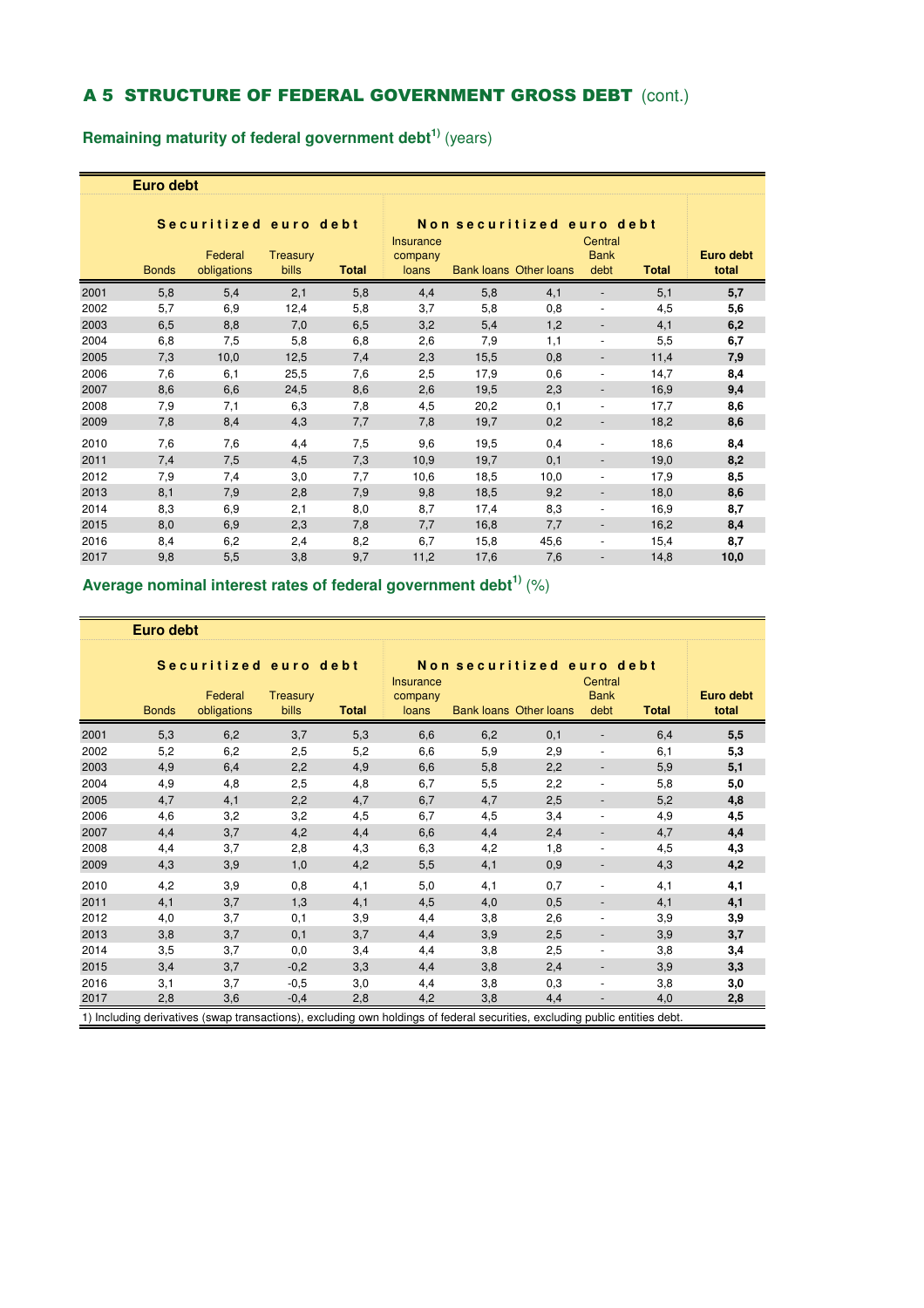# A 5 STRUCTURE OF FEDERAL GOVERNMENT GROSS DEBT (cont.)

**Remaining maturity of federal government debt1)** (years)

|      |                              | Foreign currency debt <sup>2)</sup>  |                |                              |                          |                   |
|------|------------------------------|--------------------------------------|----------------|------------------------------|--------------------------|-------------------|
|      |                              | Securitized foreign<br>currency debt |                |                              | Foreign                  |                   |
|      | <b>Bonds</b>                 | Private<br>placements                | <b>Total</b>   | Loans                        | currency debt<br>total   | <b>Debt total</b> |
|      |                              |                                      |                |                              |                          |                   |
| 2001 | 4,5                          | 7,5                                  | 4,7            | 4,9                          | 4,7                      | 5,5               |
| 2002 | 4,5                          | 6,4                                  | 4,6            | 3,9                          | 4,5                      | 5,5               |
| 2003 | 4,2                          | 5,4                                  | 4,3            | 2,7                          | 4,2                      | 5,9               |
| 2004 | 4,1                          | 4,3                                  | 4,1            | 2,7                          | 4,0                      | 6,4               |
| 2005 | 3,6                          | 3,3                                  | 3,5            | 2,7                          | 3,5                      | 7,6               |
| 2006 | 3,6                          | 4,2                                  | 3,6            | 2,3                          | 3,5                      | 8,1               |
| 2007 | 2,8                          | 3,2                                  | 2,9            | 3,6                          | 2,9                      | 9,1               |
| 2008 | 2,2                          | 2,2                                  | 2,2            | 0,1                          | 2,1                      | 8,3               |
| 2009 | 2,6                          | 1,2                                  | 2,5            |                              | 2,5                      | 8,4               |
| 2010 | 2,7                          | 0,7                                  | 2,5            | $\qquad \qquad \blacksquare$ | 2,5                      | 8,3               |
| 2011 | 1,6                          | 0,7                                  | 1,5            |                              | 1,5                      | 8,1               |
| 2012 | ٠                            |                                      | $\blacksquare$ | ٠                            | $\overline{\phantom{a}}$ | 8,5               |
| 2013 | $\overline{\phantom{0}}$     |                                      |                |                              |                          | 8,6               |
| 2014 | ٠                            | $\overline{\phantom{a}}$             | ÷,             | $\overline{\phantom{0}}$     | $\overline{\phantom{0}}$ | 8,7               |
| 2015 |                              |                                      |                |                              |                          | 8,4               |
| 2016 | $\qquad \qquad \blacksquare$ | ٠                                    |                | $\overline{\phantom{a}}$     | $\overline{\phantom{m}}$ | 8,7               |
| 2017 |                              |                                      |                |                              |                          | 10,0              |

## **Average nominal interest rates of federal government debt1)** (%)

|      |                          | Foreign currency debt <sup>2)</sup>  |              |                              |                                          |                   |
|------|--------------------------|--------------------------------------|--------------|------------------------------|------------------------------------------|-------------------|
|      |                          | Securitized foreign<br>currency debt |              |                              |                                          |                   |
|      | <b>Bonds</b>             | Private<br>placements                | <b>Total</b> | Loans                        | <b>Foreign</b><br>currency debt<br>total | <b>Debt total</b> |
| 2001 | 3,6                      | 2,6                                  | 3,5          | 3,2                          | 3,5                                      | 5,2               |
| 2002 | 3,3                      | 1,9                                  | 3,2          | 3,2                          | 3,2                                      | 5,0               |
| 2003 | 2,9                      | 1,6                                  | 2,8          | 2,8                          | 2,8                                      | 4,8               |
| 2004 | 2,8                      | 2,6                                  | 2,8          | 4,4                          | 2,8                                      | 4,8               |
| 2005 | 2,6                      | 2,8                                  | 2,6          | 4,2                          | 2,6                                      | 4,6               |
| 2006 | 2,5                      | 2,5                                  | 2,5          | 4,3                          | 2,6                                      | 4,4               |
| 2007 | 2,5                      | 2,5                                  | 2,5          | 3,8                          | 2,5                                      | 4,3               |
| 2008 | 2,6                      | 2,6                                  | 2,6          | 3,8                          | 2,7                                      | 4,2               |
| 2009 | 2,6                      | 2,6                                  | 2,6          |                              | 2,6                                      | 4,1               |
| 2010 | 3,1                      | 3,3                                  | 3,1          |                              | 3,1                                      | 4,1               |
| 2011 | 3,2                      | 3,2                                  | 3,2          |                              | 3,2                                      | 4,1               |
| 2012 |                          |                                      |              | $\qquad \qquad \blacksquare$ | $\overline{\phantom{m}}$                 | 3,9               |
| 2013 |                          |                                      |              |                              |                                          | 3,7               |
| 2014 | $\overline{\phantom{0}}$ | $\overline{\phantom{a}}$             |              | $\overline{\phantom{m}}$     | -                                        | 3,4               |
| 2015 |                          |                                      |              |                              |                                          | 3,3               |
| 2016 | ٠                        |                                      |              |                              | -                                        | 3,0               |
| 2017 |                          |                                      |              |                              |                                          | 2,8               |

1) Including derivatives (swap transactions), excluding own holdings of federal securities, excluding public entities debt.

2) Foreign currency debt converted to euro at mid-market exchange rates at year-end.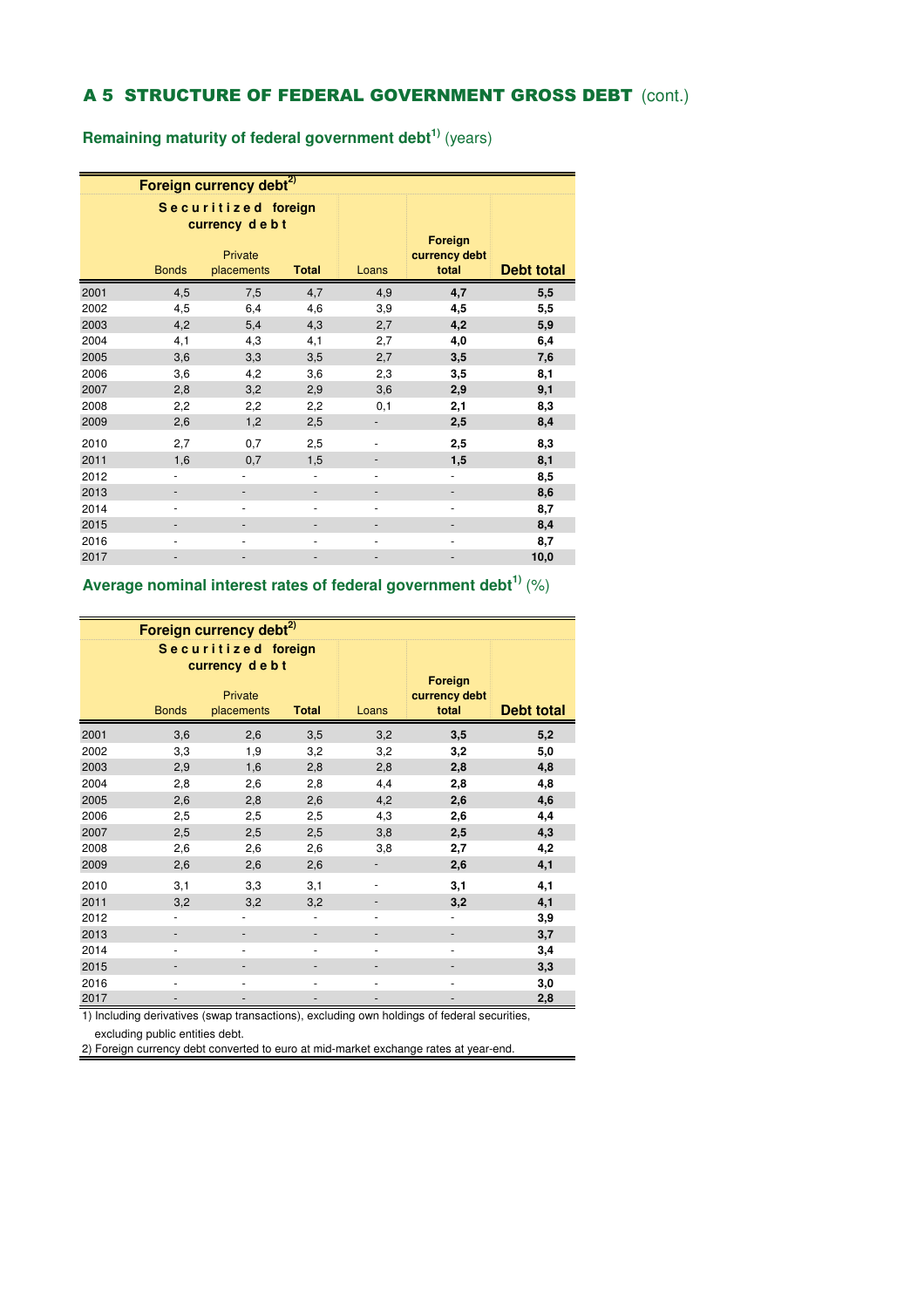### A 6 FEDERAL FOREIGN CURRENCY DEBT

# **Amount outstanding and ratios of foreign currency debt by currency1)** (EUR million)

|            | <b>USD</b>                 |       | <b>DEM</b>                                                                                                                       |                          | CHF    |       | <b>NLG</b> |        | <b>JPY</b>         |       | <b>BEF</b>         |       | FRF                      |        | <b>XEU</b> |        |
|------------|----------------------------|-------|----------------------------------------------------------------------------------------------------------------------------------|--------------------------|--------|-------|------------|--------|--------------------|-------|--------------------|-------|--------------------------|--------|------------|--------|
|            | EUR m.                     | ratio | EUR m.                                                                                                                           | ratio                    | EUR m. | ratio | EUR m.     | ratio  | EUR <sub>m</sub> . | ratio | EUR <sub>m</sub> . | ratio | EUR m.                   | ratio  | EUR m.     | ratio  |
| 1980       | 267                        | 5,1   | 2.136                                                                                                                            | 40,5                     | 2.435  | 46,1  | 327        | 6,2    | 89                 | 1,7   | 24                 | 0,5   |                          | ä,     |            |        |
| 1981       | 301                        | 4,4   | 2.048                                                                                                                            | 29,8                     | 3.872  | 56,3  | 315        | 4,6    | 314                | 4,6   | 23                 | 0,3   |                          |        |            |        |
| 1982       | 189                        | 2,4   | 2.579                                                                                                                            | 32,8                     | 4.477  | 56,9  | 304        | 3,9    | 325                | 4,1   | ä,                 | ×.    | ÷,                       | ÷,     | ÷,         | ÷,     |
| 1983       | 208                        | 2,3   | 2.831                                                                                                                            | 31,0                     | 5.069  | 55,5  | 520        | 5,7    | 499                | 5,5   |                    |       |                          |        |            |        |
| 1984       | 144                        | 1,7   | 2.800                                                                                                                            | 32,4                     | 4.465  | 51,6  | 707        | 8,2    | 529                | 6,1   | $\blacksquare$     | ä,    | ä,                       | ä,     |            |        |
| 1985       | 104                        | 1,2   | 3.218                                                                                                                            | 37,3                     | 3.815  | 44,2  | 760        | 8,8    | 730                | 8,5   |                    |       |                          |        |            |        |
| 1986       | 76                         | 0,8   | 3.546                                                                                                                            | 39,2                     | 3.420  | 37,8  | 874        | 9,7    | 1.139              | 12,6  | ä,                 |       |                          | J.     |            |        |
| 1987       | 56                         | 0,6   | 3.174                                                                                                                            | 35,0                     | 3.749  | 41,4  | 600        | 6,6    | 1.486              | 16,4  |                    |       |                          |        |            |        |
| 1988       | 38                         | 0,4   | 3.479                                                                                                                            | 36,6                     | 3.282  | 34,5  | 491        | 5,2    | 2.215              | 23,3  | ÷,                 |       |                          |        |            |        |
| 1989       | 34                         | 0,4   | 3.690                                                                                                                            | 40,3                     | 2.851  | 31,2  | 478        | 5,2    | 2.093              | 22,9  |                    |       |                          |        |            |        |
| 1990       | 8                          | 0,1   | 3.440                                                                                                                            | 35,0                     | 3.503  | 35,6  | 479        | 4,9    | 2.407              | 24,5  |                    |       |                          |        |            |        |
| 1991       | 84                         | 0,8   | 3.039                                                                                                                            | 28,2                     | 4.237  | 39,3  | 479        | 4,4    | 2.950              | 27,3  |                    |       |                          |        |            |        |
| 1992       | 6                          | 0,0   | 3.653                                                                                                                            | 29,2                     | 5.048  | 40,3  | 341        | 2,7    | 3.461              | 27,7  | ÷,                 |       |                          |        |            |        |
| 1993       | 6                          | 0,0   | 3.879                                                                                                                            | 25,1                     | 5.484  | 35,5  | 798        | 5,2    | 5.302              | 34,3  |                    |       |                          |        |            |        |
| 1994       | 4                          | 0,0   | 5.066                                                                                                                            | 26,7                     | 6.749  | 35,6  | 903        | 4,8    | 6.242              | 32,9  | ÷,                 |       |                          |        |            |        |
| 1995       | $\overline{2}$             | 0,0   | 5.921                                                                                                                            | 27,5                     | 7.947  | 36,9  | 822        | 3,8    | 6.866              | 31,8  |                    |       |                          |        |            |        |
| 1996       | 2                          | 0,0   | 6.378                                                                                                                            | 29,6                     | 7.352  | 34,1  | 1.503      | 7,0    | 6.311              | 29,3  | ×,                 | J.    |                          | ä,     | ä,         | ä,     |
| 1997       | $\mathbf 0$                | 0,0   | 6.163                                                                                                                            | 27,8                     | 6.741  | 30,4  | 1.952      | 8,8    | 6.538              | 29,5  |                    |       | 765                      | 3,5    |            |        |
| 1998       |                            |       | 8.496                                                                                                                            | 29,7                     | 7.210  | 25,2  | 2.520      | 8,8    | 6.483              | 22,7  |                    |       | 1.219                    | 4,3    | 2.658      | 9,3    |
| $1998^{2}$ |                            |       | $\overline{\phantom{a}}$                                                                                                         | $\overline{\phantom{a}}$ | 7.210  | 52,8  |            | ÷      | 6.453              | 47,2  |                    |       | $\overline{\phantom{a}}$ | ÷      |            |        |
| 1999       |                            | ÷,    | $\sim$                                                                                                                           | $\sim$                   | 7.479  | 44,6  | ä,         | $\sim$ | 9.299              | 55,4  | ÷,                 | ×,    | $\sim$                   | $\sim$ | ä,         | $\sim$ |
| 2000       |                            |       |                                                                                                                                  |                          | 7.836  | 46,9  |            |        | 8.886              | 53,1  |                    |       |                          |        |            |        |
| 2001       |                            |       |                                                                                                                                  | ł,                       | 8.049  | 49,7  |            | ×,     | 8.144              | 50,3  |                    |       |                          |        |            |        |
| 2002       |                            |       |                                                                                                                                  |                          | 8.602  | 54,8  |            |        | 7.103              | 45,2  |                    |       |                          |        |            |        |
| 2003       |                            |       |                                                                                                                                  | ä,                       | 8.341  | 60,0  | ä,         | ä,     | 5.558              | 40,0  | ÷,                 |       |                          |        |            |        |
| 2004       |                            |       |                                                                                                                                  |                          | 7.800  | 59,5  |            |        | 5.312              | 40,5  |                    |       |                          |        |            |        |
| 2005       | ÷,                         | J.    | ä,                                                                                                                               | $\overline{\phantom{a}}$ | 7.196  | 61,8  | ÷,         | ÷,     | 4.439              | 38,2  | ÷,                 | í,    | ٠                        | J.     | ä,         | ÷,     |
| 2006       |                            |       |                                                                                                                                  |                          | 4.737  | 56,9  |            |        | 3.581              | 43,1  |                    |       |                          |        |            |        |
| 2007       |                            |       |                                                                                                                                  | J.                       | 4.225  | 57,9  | J.         | ÷,     | 3.069              | 42,1  | J.                 |       |                          |        |            |        |
| 2008       |                            |       |                                                                                                                                  |                          | 4.546  | 57,8  |            |        | 3.323              | 42,2  |                    |       |                          |        |            |        |
| 2009       |                            | ä,    |                                                                                                                                  | ä,                       | 2.933  | 57,6  |            | ä,     | 2.159              | 42,4  | ä,                 |       |                          |        |            |        |
| 2009       |                            |       |                                                                                                                                  |                          | 2.933  | 57,6  |            |        | 2.159              | 42,4  |                    |       |                          |        |            |        |
| 2010       |                            |       |                                                                                                                                  |                          | 2.476  | 64,2  |            |        | 1.380              | 35,8  |                    |       |                          |        |            |        |
| 2011       |                            |       |                                                                                                                                  |                          | 2.155  | 82,1  |            |        | 470                | 17,9  |                    |       |                          |        |            |        |
| 2012       | ٠                          |       |                                                                                                                                  | ä,                       |        |       | ä,         |        |                    |       | ä,                 |       |                          |        |            |        |
| 2013       |                            |       |                                                                                                                                  |                          |        |       |            |        |                    |       |                    |       |                          |        |            |        |
| 2014       | ٠                          | ä,    | ٠                                                                                                                                | ä,                       |        |       | ä,         |        |                    |       | ä,                 |       | ٠                        | ä,     |            |        |
| 2015       |                            |       |                                                                                                                                  |                          |        |       |            |        |                    |       |                    |       |                          |        |            |        |
| 2016       | ä,                         | J.    | ÷,                                                                                                                               | l,                       | ä,     | ÷,    | l,         | ÷.     |                    |       | ä,                 |       |                          |        |            |        |
| 2017       |                            |       |                                                                                                                                  |                          |        |       |            |        |                    |       |                    |       |                          |        |            |        |
|            | 2) Retrograde calculation. |       | 1) Foreign currency debt; excluding own holdings of federal securities, since 1982 including derivatives (cross-currency swaps). |                          |        |       |            |        |                    |       |                    |       |                          |        |            |        |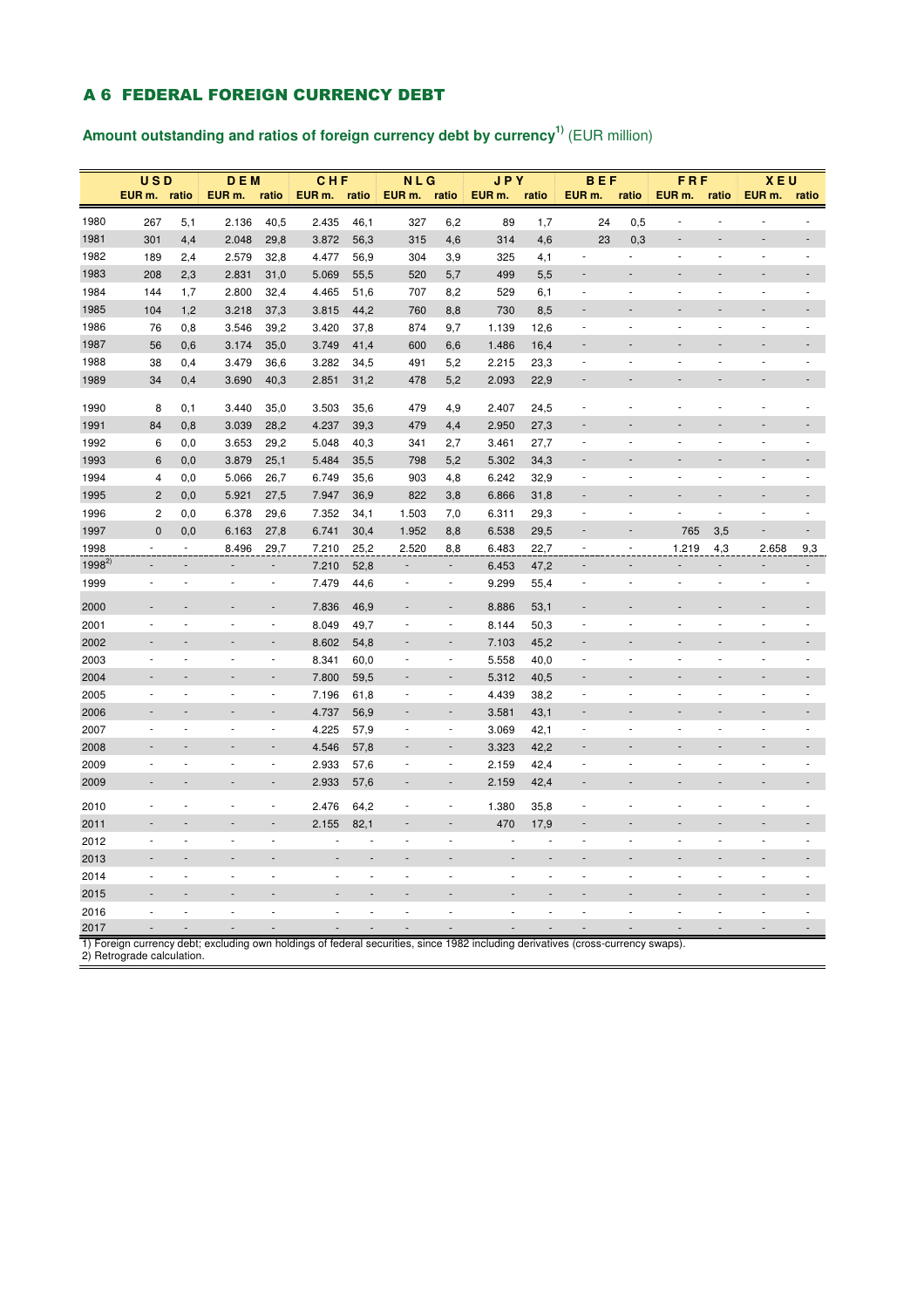#### A 7 BRIDGING TABLE OF PUBLIC DEBT 2015 TO 2017

| <b>EUR million</b>                                                                                                    | 2015                          | 2016        | 2017         |
|-----------------------------------------------------------------------------------------------------------------------|-------------------------------|-------------|--------------|
| Adjusted federal government debt                                                                                      | 199.938                       | 208.751     | 212.240      |
| + Loans of Austrian Federal Financing Agency to public entities and provinces                                         | 9.933                         | 12.305      | 19.206       |
| + OBB (Austrian Federal Railways) debt                                                                                | 20.530                        | 20.918      | 21.720       |
| + EFSF (European Financial Stability Facility)                                                                        | 5.266                         | 5.266       | 5.266        |
| + Liabilities for euro coins                                                                                          | 1.447                         | 1.523       | 1.594        |
| + BIG (federal facility management company)                                                                           | 3.781                         | 3.605       | 3.380        |
| + KA Finanz AG                                                                                                        | 11.875                        | 11.118      | 9.432        |
| + HETA incl. Subordinated bonds guaranteed by central government                                                      | 15.331                        | 19.686      | 10.668       |
| + Federal funds                                                                                                       | 94                            | 97          | 98           |
| + Outsourced federal entities                                                                                         | 25                            | 22          | 22           |
| + Universities                                                                                                        | 69                            | 90          | 89           |
| + Federal chambers                                                                                                    | $\mathbf 0$                   | 0           | $\mathbf 0$  |
| + Other extra-budgetary entities                                                                                      | 2.913                         | 2.482       | 8.354        |
| - Government bonds owned by federal funds                                                                             | 1.877                         | 1.846       | 1.838        |
| - Intrasubsectoral consolidation                                                                                      | 1.194                         | 12.440      | 23.562       |
| - Financial intergovernmental claims of the federal government                                                        | 12.359                        | 13.899      | 14.868       |
| Federal sector debt                                                                                                   | 255.774                       | 257.679     | 251.802      |
| Regional government debt excluding Vienna                                                                             | 12.052                        | 13.407      | 14.327       |
| + Regional funds                                                                                                      | 1.939                         | 952         | 837          |
| + Regional chambers                                                                                                   | 48                            | 43          | 40           |
| + Outsourced regional entities                                                                                        | 11.883                        | 11.961      | 11.299       |
| of which regional hospital operators                                                                                  | 2.198                         | 2.193       | 1.717        |
| GESPAG (Oberösterreichische Gesundheits- und Spitals-AG, Upper Austria)                                               | 317                           | 332         | 356          |
| KABEG (Kärntner Krankenanstaltenbetriebsgesellschaft, Carinthia)                                                      | 1.305                         | 1.303       | 1.305        |
| KAGes (Steiermärkische Krankenanstaltenges.m.b.H., Styria)                                                            | 504                           | 503         | 3            |
| KRAGES (Burgenländische Krankenanstaltenges.m.b.H., Burgenland)<br>TILAK (Tiroler Landeskrankenanstalten GmbH, Tyrol) | 68<br>$\overline{\mathbf{4}}$ | 45          | 46<br>8      |
| of which regional facility management companies                                                                       | 1.710                         | 10<br>1.692 | 1.682        |
| LIG Styria                                                                                                            | 455                           | 452         | 428          |
| LIG Carinthia                                                                                                         | 147                           | 135         | 131          |
| <b>LIG Lower Austria</b>                                                                                              | 311                           | 302         | 286          |
| LIG Upper Austria                                                                                                     | 637                           | 640         | 675          |
| LIG Burgenland (BELIG)                                                                                                | 160                           | 164         | 163          |
| $+/-$ Other <sup>1)</sup>                                                                                             | 405                           | 666         | 141          |
| - Financial intergovernmental claims of the state governments <sup>2)</sup>                                           | 5.490                         | 4.909       | 5.069        |
| - Intrasubsectoral consolidation                                                                                      | 193                           | 183         | 175          |
| State government debt (excl. Vienna)                                                                                  | 20.645                        | 21.937      | 21.400       |
| Local government debt excluding Vienna <sup>3)</sup>                                                                  | 4.817                         | 4.938       | 4.996        |
|                                                                                                                       |                               |             |              |
| Vienna government debt                                                                                                | 5.441                         | 6.001       | 6.411        |
| + Extra-budgetary entities, of which                                                                                  | 897                           | 854         | 805          |
| Vienna Hospital Association (KAV)<br>Vienna's public transport operator Wiener Linien GmbH & Co KG                    | 469<br>232                    | 455<br>200  | 439<br>160   |
| $+/-$ Other <sup>4)</sup>                                                                                             |                               |             |              |
| Vienna debt                                                                                                           | 283                           | 287         | 268<br>7.484 |
|                                                                                                                       | 6.621                         | 7.142       |              |
| + Local funds and municipal cooperatives                                                                              | 466                           | 469         | 479          |
| + Outsourced local entities (mainly hospitals)                                                                        | 2.980                         | 2.991       | 2.842        |
| - Financial intergovernmental claims of the regional governments <sup>5)</sup>                                        | 30                            | 29          | 14           |
| - Intrasubsectoral consolidation                                                                                      | 642                           | 602         | 511          |
| Municipal level debt (including Vienna)                                                                               | 14.211                        | 14.908      | 15.277       |
| Debt of social security funds                                                                                         | 1.280                         | 1.321       | 1.187        |
| General government debt                                                                                               | 291.911                       | 295.845     | 289.666      |
| General government debt in % of GDP                                                                                   | 84,8                          | 83,0        | 78,3         |
|                                                                                                                       |                               |             |              |

1) Period accruals, foreign currency corrections, corrected for debt issued by central govnt. for public enterprises and states. ("Rechtsträgerfinanzierung").

2) Loans granted to local government.

3) Without subsections 85-89 (firms that are market producers, economic enterprises).

4) Short-term loans from the federal government to Vienna.

5) Loans granted to other sub-sectors.

Source: Statistics Austria.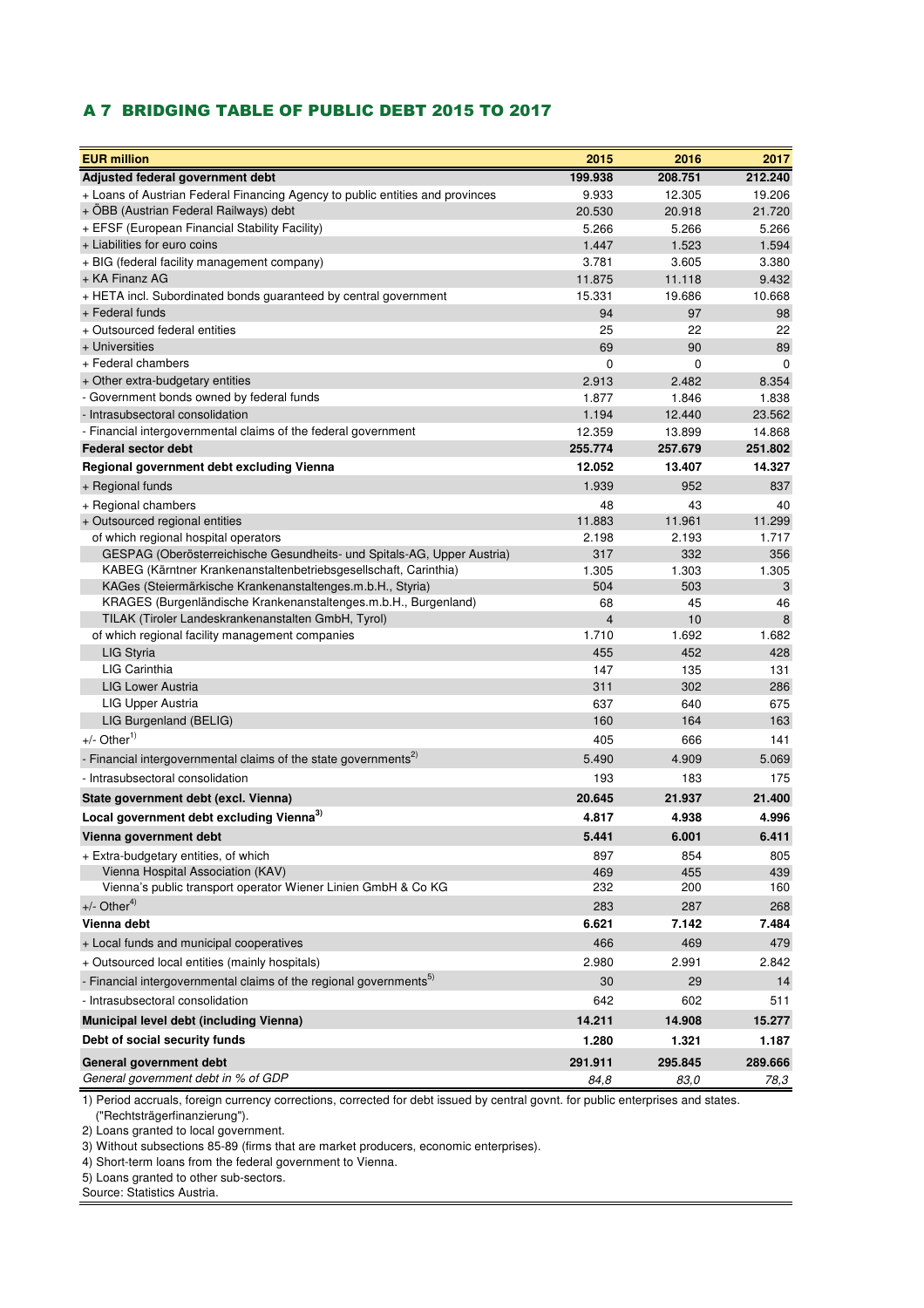# **A 8 STATE GOVERNMENT GROSS DEBT<sup>1)</sup>**

## **Debt level** (EUR million)

|                      | 2008           | 2009  | 2010   | 2011   | 2012   | 2013   | 2014   | 2015   | 2016   | $2017^{2}$ |
|----------------------|----------------|-------|--------|--------|--------|--------|--------|--------|--------|------------|
| Burgenland           | 207            | 207   | 232    | 252    | 266    | 275    | 278    | 278    | 276    | 274        |
| Carinthia            | 990            | 1.159 | 1.341  | 1.506  | 1.543  | 1.627  | 1.714  | 1.908  | 3.008  | 2.640      |
| Lower Austria        | 2.557          | 3.271 | 4.136  | 3.647  | 3.504  | 3.477  | 3.533  | 3.714  | 3.904  | 4.641      |
| <b>Upper Austria</b> | $\blacksquare$ | 92    | 165    | 222    | 321    | 425    | 410    | 397    | 382    | 368        |
| Salzburg             | 521            | 550   | 778    | 2.129  | 2.457  | 1.284  | 1.290  | 1.394  | 1.933  | 1.684      |
| <b>Styria</b>        | 442            | 988   | 1.343  | 1.596  | 1.561  | 1.904  | 2.869  | 3.324  | 3.454  | 4.143      |
| Tyrol                | 168            | 175   | 234    | 266    | 221    | 181    | 141    | 110    | 82     | 156        |
| Vorarlberg           | 73             | 73    | 96     | 113    | 112    | 103    | 102    | 102    | 100    | 99         |
| Vienna <sup>3)</sup> | 1.460          | 1.874 | 3.070  | 4.027  | 4.350  | 4.635  | 4.893  | 5.422  | 6.001  | 6.411      |
| <b>Total</b>         | 6.418          | 8.389 | 11.396 | 13.758 | 14.333 | 13.911 | 15.231 | 16.649 | 19.140 | 20.417     |

## **Debt ratios** (%)

|                      | 2008  | 2009  | 2010  | 2011  | 2012  | 2013  | 2014  | 2015  | 2016  | $2017^{2}$ |
|----------------------|-------|-------|-------|-------|-------|-------|-------|-------|-------|------------|
| Burgenland           | 3,2   | 2,5   | 2,0   | 1,8   | 1,9   | 2,0   | 1,8   | 1,7   | 1,4   | 1,3        |
| Carinthia            | 15,4  | 13,8  | 11,8  | 10,9  | 10,8  | 11,7  | 11,3  | 11,5  | 15,7  | 12,9       |
| Lower Austria        | 39,8  | 39,0  | 36,3  | 26,5  | 24,4  | 25,0  | 23,2  | 22,3  | 20,4  | 22,7       |
| <b>Upper Austria</b> |       | 1,1   | 1,5   | 1,6   | 2,2   | 3,1   | 2,7   | 2,4   | 2,0   | 1,8        |
| Salzburg             | 8,1   | 6,6   | 6,8   | 15,5  | 17,1  | 9,2   | 8,5   | 8,4   | 10,1  | 8,2        |
| <b>Styria</b>        | 6,9   | 11,8  | 11,8  | 11,6  | 10,9  | 13,7  | 18,8  | 20,0  | 18,0  | 20,3       |
| Tyrol                | 2,6   | 2,1   | 2,1   | 1,9   | 1,5   | 1,3   | 0,9   | 0,7   | 0,4   | 0,8        |
| Vorarlberg           | 1,1   | 0,9   | 0,8   | 0,8   | 0,8   | 0,7   | 0,7   | 0,6   | 0,5   | 0,5        |
| Vienna $3)$          | 22,7  | 22,3  | 26,9  | 29,3  | 30.3  | 33,3  | 32,1  | 32,6  | 31,4  | 31,4       |
| <b>Total</b>         | 100,0 | 100,0 | 100,0 | 100,0 | 100,0 | 100,0 | 100,0 | 100,0 | 100,0 | 100,0      |

### **Annual change of state debt** (%)

|                      | 2008      | 2009      | 2010 | 2011    | 2012    | 2013    | 2014    | 2015    | 2016    | $2017^{2}$ |
|----------------------|-----------|-----------|------|---------|---------|---------|---------|---------|---------|------------|
| Burgenland           | 0,0       | 0,0       | 11,9 | 8,6     | 5,6     | 3,6     | 1,1     | 0,0     | $-0,7$  | $-0,7$     |
| Carinthia            | 14,1      | 17,1      | 15,7 | 12,3    | 2,4     | 5,5     | 5,4     | 11,3    | 57,7    | $-12,2$    |
| Lower Austria        | 12,6      | 27,9      | 26,4 | $-11.8$ | $-3.9$  | $-0.8$  | 1,6     | 5,1     | 5,1     | 18,9       |
| <b>Upper Austria</b> | $\bullet$ | $\bullet$ | 79,8 | 34,2    | 4,0     | 5,0     | 5,0     | 5,0     | 5,0     | 6,0        |
| Salzburg             | 28,1      | 5,6       | 41,3 | 173.7   | 15,4    | $-47,7$ | 0,5     | 8,0     | 38,7    | $-12.9$    |
| <b>Styria</b>        | 0,0       | 123,5     | 35,9 | 18,8    | $-2,2$  | 22,0    | 50,7    | 15,9    | 3,9     | 19,9       |
| Tyrol                | $-4,7$    | 3,9       | 34,1 | 13,7    | $-16.9$ | $-18.2$ | $-22.2$ | $-21.4$ | $-26.2$ | 91,8       |
| Vorarlberg           | $-7,0$    | 0,0       | 31,7 | 18,1    | $-0.9$  | $-8,3$  | $-0.8$  | $-0.5$  | $-1,4$  | $-1,1$     |
| Vienna <sup>3)</sup> | 4,7       | 28,4      | 63,8 | 31,2    | 8,0     | 6,6     | 5,6     | 10,8    | 10,7    | 6,8        |
| <b>Total</b>         | 9,8       | 30,7      | 35,8 | 20,7    | 4,2     | $-2,9$  | 9,5     | 9,3     | 15,0    | 6,7        |

# **State debt per capita** (EUR)

|                      | 2008  | 2009  | 2010  | 2011  | 2012  | 2013  | 2014  | 2015  | 2016  | $2017^{2}$ |
|----------------------|-------|-------|-------|-------|-------|-------|-------|-------|-------|------------|
| Burgenland           | 731   | 729   | 813   | 880   | 926   | 957   | 964   | 955   | 945   | 928        |
| Carinthia            | 1.770 | 2.077 | 2.410 | 2.709 | 2.777 | 2.927 | 3.074 | 3.404 | 5.361 | 4.688      |
| Lower Austria        | 1.595 | 2.037 | 2.570 | 2.259 | 2.165 | 2.139 | 2.159 | 2.246 | 2.344 | 2.766      |
| <b>Upper Austria</b> |       | 65    | 117   | 157   | 226   | 298   | 285   | 273   | 261   | 250        |
| Salzburg             | 990   | 1.045 | 1.474 | 4.020 | 4.618 | 2.403 | 2.396 | 2.553 | 3.519 | 3.040      |
| <b>Styria</b>        | 367   | 820   | 1.113 | 1.320 | 1.289 | 1.567 | 2.349 | 2.698 | 2.792 | 3.327      |
| Tyrol                | 239   | 248   | 331   | 374   | 309   | 250   | 193   | 149   | 109   | 208        |
| Vorarlberg           | 198   | 197   | 259   | 305   | 301   | 274   | 269   | 264   | 257   | 253        |
| Vienna <sup>3)</sup> | 869   | 1.109 | 1.803 | 2.345 | 2.498 | 2.624 | 2.723 | 2.946 | 3.213 | 3.378      |
| <b>Total</b>         | 770   | 1.004 | 1.361 | 1.636 | 1.696 | 1.635 | 1.774 | 1.914 | 2.182 | 2.307      |

1) Debt according to budget accounts.

2) Preliminary data (as of October 2018).

3) Vienna as state and local government.

Source: Statistics Austria and own calculations.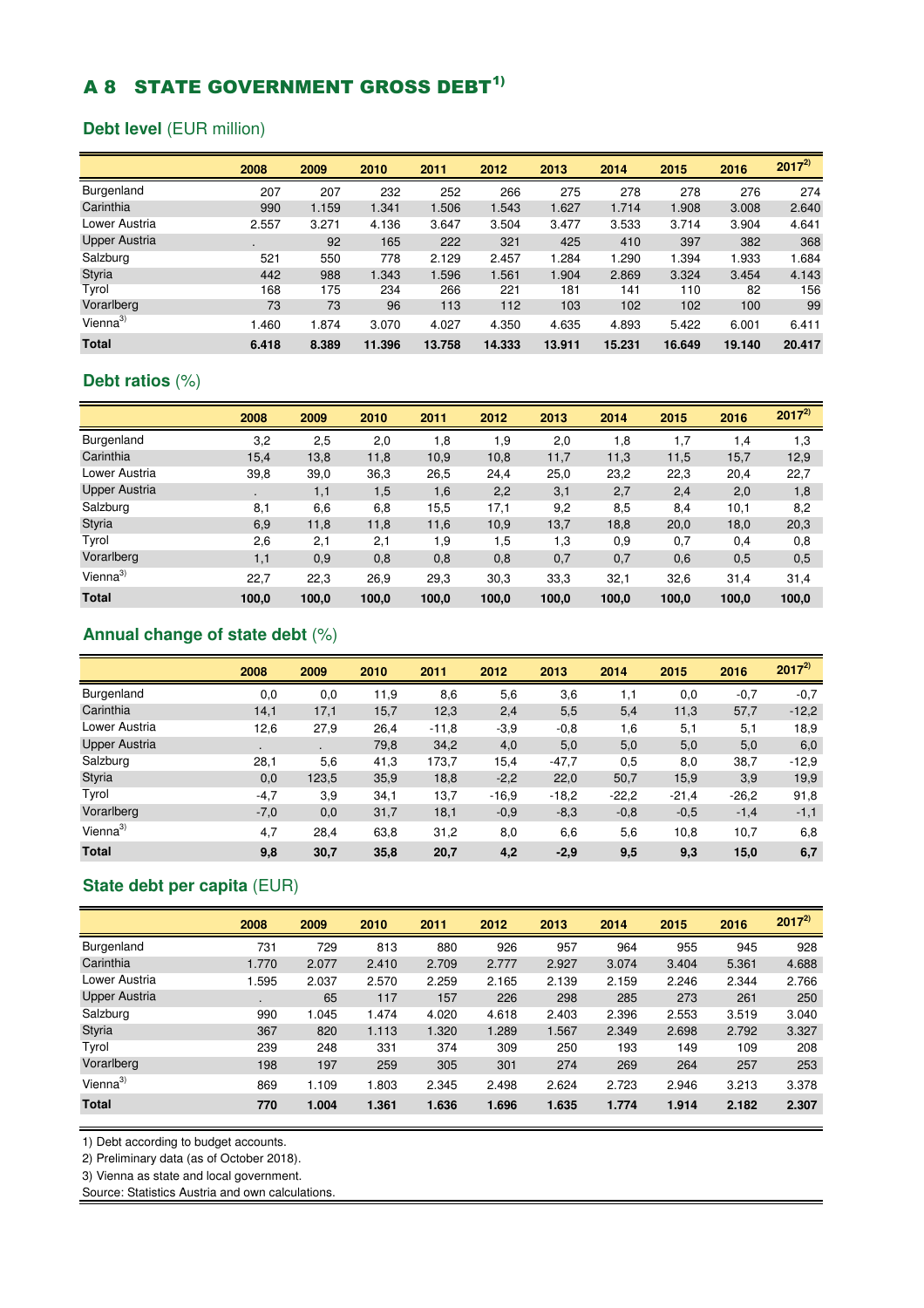# A 9 LOCAL GOVERNMENT GROSS DEBT<sup>1)</sup>

#### **Local debt** (EUR million)

|                           | 2008   | 2009   | 2010   | 2011   | 2012   | 2013   | 2014   | 2015   | 2016   | $2017^{2}$ |
|---------------------------|--------|--------|--------|--------|--------|--------|--------|--------|--------|------------|
| Burgenland                | 369    | 371    | 365    | 350    | 332    | 319    | 313    | 312    | 312    | 309        |
| Carinthia                 | 687    | 712    | 716    | 678    | 675    | 646    | 664    | 650    | 627    | 617        |
| Lower Austria             | 3.643  | 3.706  | 3.786  | 3.750  | 3.679  | 3.637  | 3.576  | 3.542  | 3.525  | 3.521      |
| <b>Upper Austria</b>      | 2.393  | 2.561  | 2.731  | 2.807  | 2.740  | 2.674  | 2.617  | 2.664  | 2.584  | 2.548      |
| Salzburg                  | 664    | 663    | 645    | 633    | 616    | 587    | 578    | 566    | 538    | 535        |
| <b>Styria</b>             | 2.025  | 2.008  | 1.960  | 1.960  | 1.879  | 2.034  | 2.045  | 2.021  | 1.991  | 1.853      |
| Tyrol                     | 806    | 815    | 806    | 784    | 772    | 779    | 790    | 815    | 838    | 906        |
| Vorarlberg                | 640    | 654    | 676    | 680    | 666    | 674    | 688    | 687    | 724    | 745        |
| <b>Total excl. Vienna</b> | 11.227 | 11.491 | 11.684 | 11.641 | 11.359 | 11.351 | 11.271 | 11.256 | 11.138 | 11.034     |
| Vienna $3)$               | 1.460  | 1.874  | 3.070  | 4.027  | 4.350  | 4.635  | 4.893  | 5.422  | 6.001  | 6.411      |
| Total                     | 12.687 | 13.365 | 14.755 | 15.668 | 15.708 | 15.987 | 16.165 | 16.678 | 17.138 | 17.445     |

#### **Local debt ratios** (%)

|                      | 2008  | 2009  | 2010  | 2011  | 2012  | 2013  | 2014  | 2015  | 2016  | $2017^{2}$ |
|----------------------|-------|-------|-------|-------|-------|-------|-------|-------|-------|------------|
| Burgenland           | 2,9   | 2,8   | 2,5   | 2,2   | 2,1   | 2,0   | 1,9   | 1,9   | 1,8   | 1,8        |
| Carinthia            | 5,4   | 5,3   | 4,9   | 4,3   | 4,3   | 4,0   | 4,1   | 3,9   | 3,7   | 3,5        |
| Lower Austria        | 28,7  | 27,7  | 25,7  | 23,9  | 23,4  | 22,7  | 22,1  | 21,2  | 20,6  | 20,2       |
| <b>Upper Austria</b> | 18,9  | 19.2  | 18,5  | 17.9  | 17.4  | 16,7  | 16,2  | 16,0  | 15,1  | 14,6       |
| Salzburg             | 5,2   | 5,0   | 4,4   | 4,0   | 3,9   | 3,7   | 3,6   | 3,4   | 3,1   | 3,1        |
| <b>Styria</b>        | 16,0  | 15,0  | 13,3  | 12,5  | 12,0  | 12,7  | 12,7  | 12,1  | 11,6  | 10,6       |
| Tyrol                | 6,4   | 6,1   | 5,5   | 5,0   | 4,9   | 4,9   | 4,9   | 4,9   | 4,9   | 5,2        |
| Vorarlberg           | 5,0   | 4,9   | 4,6   | 4,3   | 4,2   | 4,2   | 4,3   | 4,1   | 4,2   | 4,3        |
| Total excl. Vienna   | 88,5  | 86,0  | 79,2  | 74,3  | 72,3  | 71,0  | 69,7  | 67,5  | 65,0  | 63,2       |
| Vienna $3)$          | 11,5  | 14,0  | 20,8  | 25,7  | 27,7  | 29,0  | 30,3  | 32,5  | 35,0  | 36,8       |
| <b>Total</b>         | 100.0 | 100,0 | 100,0 | 100,0 | 100,0 | 100,0 | 100,0 | 100,0 | 100,0 | 100,0      |

#### **Annual change of local debt** (%)

|                           | 2008   | 2009   | 2010   | 2011   | 2012   | 2013   | 2014   | 2015   | 2016   | $2017^{2}$ |
|---------------------------|--------|--------|--------|--------|--------|--------|--------|--------|--------|------------|
| Burgenland                | $-0,7$ | 0,6    | $-1,5$ | $-4.2$ | $-5,3$ | $-3,7$ | $-1,9$ | $-0.4$ | $-0,1$ | $-0.8$     |
| Carinthia                 | 1,2    | 3,7    | 0,5    | $-5,3$ | $-0,4$ | $-4,2$ | 2,7    | $-2,0$ | $-3,6$ | $-1,5$     |
| Lower Austria             | $-0.2$ | 1.7    | 2,1    | $-1,0$ | $-1,9$ | $-1,1$ | $-1,7$ | $-1,0$ | $-0.5$ | $-0,1$     |
| <b>Upper Austria</b>      | 3,8    | 7,0    | 6,6    | 2,8    | $-2,4$ | $-2,4$ | $-2,1$ | 1,8    | $-3,0$ | $-1,4$     |
| Salzburg                  | -1.3   | $-0,1$ | $-2,8$ | $-1,8$ | -2,8   | $-4,6$ | $-1,5$ | $-2,1$ | -4,9   | $-0,6$     |
| <b>Styria</b>             | 3,6    | $-0.9$ | $-2,4$ | 0,0    | $-4,1$ | 8,3    | 0,5    | $-1,2$ | $-1,5$ | $-7,0$     |
| Tyrol                     | 2,3    | 1,1    | $-1,1$ | $-2,8$ | $-1,5$ | 0,9    | 1,4    | 3,1    | 2,9    | 8,1        |
| Vorarlberg                | 1,9    | 2,2    | 3,4    | 0,6    | $-2,1$ | 1,2    | 2,1    | $-0,2$ | 5,4    | 2,9        |
| <b>Total excl. Vienna</b> | 1,6    | 2,4    | 1,7    | $-0,4$ | $-2,4$ | -0,1   | $-0,7$ | $-0,1$ | -1,1   | $-0,9$     |
| Vienna $3)$               | 4,7    | 28,4   | 63,8   | 31,2   | 8,0    | 6,6    | 5,6    | 10,8   | 10,7   | 6,8        |
| <b>Total</b>              | 1,9    | 5,3    | 10,4   | 6,2    | 0,3    | 1,8    | 1,1    | 3,2    | 2,8    | 1,8        |

#### **Local debt per capita** (EUR)

|                           | 2008  | 2009  | 2010  | 2011  | 2012  | 2013  | 2014  | 2015  | 2016  | $2017^{2}$ |
|---------------------------|-------|-------|-------|-------|-------|-------|-------|-------|-------|------------|
| Burgenland                | 1.303 | 1.307 | 1.284 | 1.225 | 1.157 | 1.111 | 1.086 | 1.072 | 1.067 | 1.048      |
| Carinthia                 | 1.228 | 1.276 | 1.286 | 1.219 | 1.215 | 1.163 | 1.190 | 1.160 | 1.117 | 1.095      |
| Lower Austria             | 2.273 | 2.308 | 2.352 | 2.322 | 2.273 | 2.237 | 2.185 | 2.142 | 2.116 | 2.099      |
| Upper Austria             | 1.699 | 1.817 | 1.936 | 1.985 | 1.932 | 1.876 | 1.821 | 1.833 | 1.764 | 1.730      |
| Salzburg                  | 1.261 | 1.259 | 1.221 | 1.196 | 1.157 | 1.099 | 1.074 | 1.037 | 980   | 965        |
| <b>Styria</b>             | 1.681 | 1.666 | 1.624 | 1.621 | 1.551 | 1.674 | 1.674 | 1.640 | 1.609 | 1.488      |
| Tyrol                     | 1.148 | 1.157 | 1.140 | 1.101 | 1.079 | 1.080 | 1.085 | 1.102 | 1.123 | 1.203      |
| Vorarlberg                | 1.743 | 1.775 | 1.831 | 1.834 | 1.788 | 1.796 | 1.818 | 1.788 | 1.862 | 1.907      |
| <b>Total excl. Vienna</b> | 1.687 | 1.725 | 1.751 | 1.740 | 1.693 | 1.684 | 1.661 | 1.641 | 1.613 | 1.587      |
| Vienna <sup>3)</sup>      | 869   | 1.109 | 1.803 | 2.345 | 2.498 | 2.624 | 2.723 | 2.946 | 3.213 | 3.378      |
| Total                     | 1.522 | 1.600 | 1.762 | 1.863 | 1.859 | 1.879 | 1.883 | 1.917 | 1.954 | 1.971      |

1) Debt according to budget accounts (including subsections 85-89: firms that are market producers, economic enterprises).

2) Preliminary data (as of October 2018).

3) Vienna as state and local government.

Source: Statistics Austria.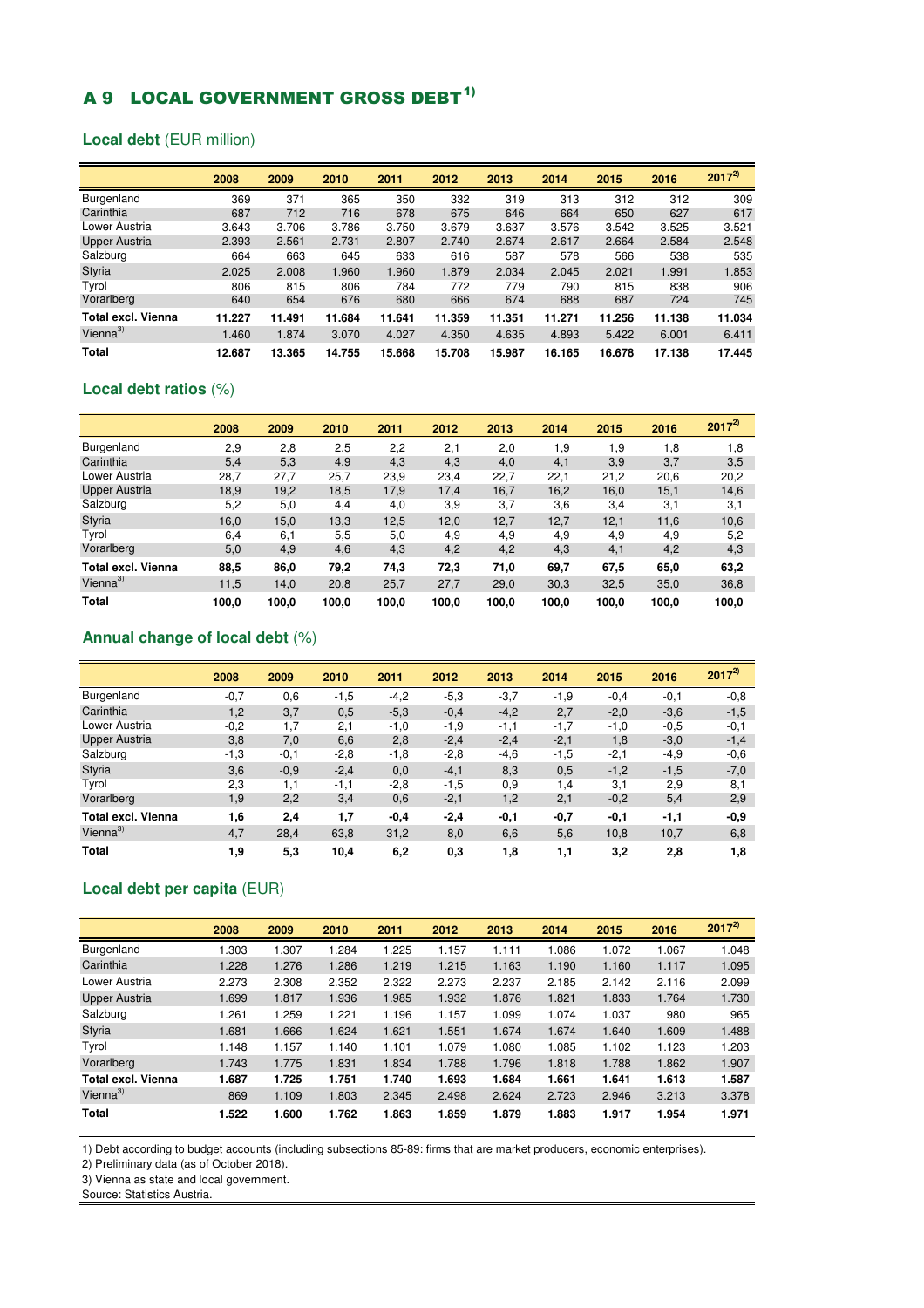## A 10 GENERAL GOVERNMENT DEBT – INTERNATIONAL COMPARISON

|                                                                                           | 2010  | 2011  | 2012  | 2013  | 2014  | 2015  | 2016  | 2017  | 2018  | 2019  |
|-------------------------------------------------------------------------------------------|-------|-------|-------|-------|-------|-------|-------|-------|-------|-------|
| Belgium                                                                                   | 99,7  | 102,6 | 104,3 | 105,5 | 107,6 | 106,5 | 106,1 | 103,4 | 101,4 | 99,8  |
| Germany                                                                                   | 81,0  | 78,6  | 79,9  | 77,4  | 74,5  | 70,8  | 67,9  | 63,9  | 60,1  | 56,7  |
| Estonia                                                                                   | 6,6   | 6,1   | 9,7   | 10,2  | 10,5  | 9,9   | 9,2   | 8,7   | 8,0   | 7,6   |
| Finland                                                                                   | 47,1  | 48,5  | 53,9  | 56,5  | 60,2  | 63,6  | 63,0  | 61,3  | 59,8  | 58,5  |
| France                                                                                    | 85,3  | 87,8  | 90,6  | 93,4  | 94,9  | 95,6  | 98,2  | 98,5  | 98,7  | 98,5  |
| Greece                                                                                    | 146,3 | 172,1 | 159,6 | 177,4 | 178,9 | 175,9 | 178,5 | 176,1 | 182,5 | 174,9 |
| Ireland                                                                                   | 86,0  | 110,9 | 119,9 | 119,7 | 104,1 | 76,8  | 73,4  | 68,4  | 63,9  | 61,1  |
| Italy                                                                                     | 115,4 | 116,5 | 123,4 | 129,0 | 131,8 | 131,6 | 131,4 | 131,2 | 131,1 | 131,0 |
| Latvia                                                                                    | 46,8  | 42,7  | 41,2  | 39,0  | 40,9  | 36,8  | 40,3  | 40,0  | 37,1  | 35,5  |
| Lithuania                                                                                 | 36,2  | 37,2  | 39,8  | 38,8  | 40,6  | 42,6  | 39,9  | 39,4  | 34,8  | 37,9  |
| Luxemburg                                                                                 | 19,8  | 18,7  | 22,0  | 23,7  | 22,7  | 22,2  | 20,7  | 23,0  | 21,4  | 20,8  |
| Malta                                                                                     | 67,5  | 70,1  | 67,7  | 68,4  | 63,7  | 58,6  | 56,3  | 50,9  | 47,9  | 44,8  |
| Netherlands                                                                               | 59,3  | 61,7  | 66,2  | 67,7  | 67,9  | 64,7  | 61,9  | 57,0  | 53,2  | 49,6  |
| Austria                                                                                   | 82,7  | 82,4  | 81,9  | 81,3  | 84,0  | 84,8  | 83,0  | 78,3  | 74,5  | 71,0  |
| Portugal                                                                                  | 96,2  | 111,4 | 126,2 | 129,0 | 130,6 | 128,8 | 129,2 | 124,8 | 121,5 | 119,2 |
| Slovakia                                                                                  | 41,2  | 43,7  | 52,2  | 54,7  | 53,5  | 52,2  | 51,8  | 51,0  | 48,8  | 46,4  |
| Slovenia                                                                                  | 38,4  | 46,6  | 53,8  | 70,4  | 80,4  | 82,6  | 78,7  | 74,1  | 70,2  | 66,3  |
| Spain                                                                                     | 60,1  | 69,5  | 85,7  | 95,5  | 100,4 | 99,3  | 99,0  | 98,1  | 96,9  | 96,2  |
| Cyprus                                                                                    | 56,8  | 66,2  | 80,1  | 103,1 | 108,0 | 108,0 | 105,5 | 96,1  | 105,0 | 98,4  |
| Euro area-19                                                                              | 84,8  | 87,3  | 91,6  | 93,9  | 94,2  | 92,1  | 91,2  | 88,9  | 86,9  | 84,9  |
| <b>Bulgaria</b>                                                                           | 15,3  | 15,2  | 16,7  | 17,1  | 27,1  | 26,2  | 29,6  | 25,6  | 23,3  | 21,3  |
| Denmark                                                                                   | 42,6  | 46,1  | 44,9  | 44,1  | 44,3  | 39,9  | 37,9  | 36,1  | 33,3  | 32,2  |
| United Kingdom                                                                            | 75,2  | 80,8  | 84,1  | 85,2  | 87,0  | 87,9  | 87,9  | 87,4  | 86,0  | 84,5  |
| Croatia                                                                                   | 57,3  | 63,8  | 69,4  | 80,4  | 84,0  | 83,7  | 80,2  | 77,5  | 73,5  | 70,1  |
| Poland                                                                                    | 53,1  | 54,1  | 53,7  | 55,7  | 50,4  | 51,3  | 54,2  | 50,6  | 49,2  | 48,3  |
| Romania                                                                                   | 29,8  | 34,2  | 37,0  | 37,6  | 39,2  | 37,8  | 37,3  | 35,1  | 35,1  | 36,0  |
| Sweden                                                                                    | 38,6  | 37,8  | 38,1  | 40,7  | 45,5  | 44,2  | 42,4  | 40,8  | 37,9  | 35,5  |
| <b>Czech Republic</b>                                                                     | 37,4  | 39,8  | 44,5  | 44,9  | 42,2  | 40,0  | 36,8  | 34,7  | 33,2  | 32,1  |
| Hungary                                                                                   | 80,3  | 80,5  | 78,4  | 77,1  | 76,7  | 76,6  | 75,9  | 73,3  | 72,9  | 70,3  |
| <b>EU-28</b>                                                                              | 79,0  | 81,9  | 85,3  | 87,4  | 88,1  | 86,0  | 84,9  | 83,2  | 81,4  | 79,5  |
| U.S.A.                                                                                    | 95,5  | 99,8  | 103,3 | 104,8 | 104,5 | 104,7 | 106,7 | 105,2 | 105,8 | 107,3 |
| Japan                                                                                     | 207,9 | 222,1 | 229,0 | 232,5 | 236,1 | 231,3 | 235,6 | 235,9 | 236,2 | 235,2 |
| Switzerland                                                                               | 30,5  | 29,8  | 30,6  | 30,3  | 30,6  | 30,0  | 29,1  | 29,5  | 27,9  | 27,0  |
| Source: European Commission (November 2018); Switzerland: national data (September 2018). |       |       |       |       |       |       |       |       |       |       |

## **General government gross debt** (% of the GDP)